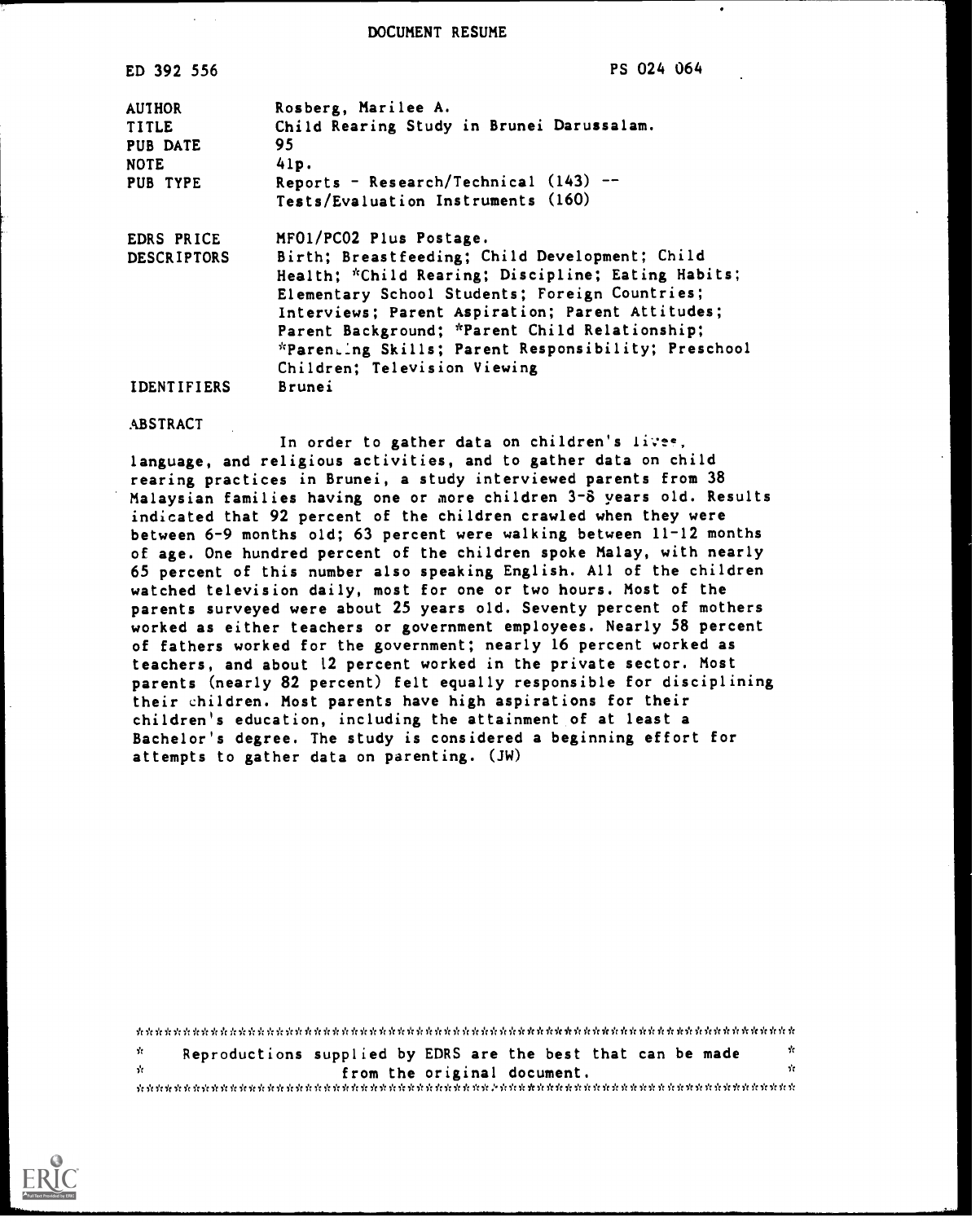U.S. DEPARTMENT OF EDUCATION<br>Office of Educational Research and Improvement<br>EDUCATIONAL RESOURCES INFORMATION XCENTER (ERIC) This document has been reproduced as received from the person or organization

- originating it
- 0 Minor changes have been made to improve reproduction quality
- Points of view or opinions statpd in this document do not necessarily represent official OERI position or policy

 $\ddot{\cdot}$ Ì

ł

 $\bullet$ 

### CHILD REARING STUDY

#### IN BRUNEI DARUSSALAM

PERMISSION TO REPRODUCE THIS MATERIAL HAS BEEN GRANTED BY

TO THE EDUCATIONAL RESOURCES 1510RA/14'10'N ;1 51f Ii f RIC

> $\epsilon$  )  $\ddot{\phantom{a}}$

Merilee A<br>Rosberg

MERILEE ROSBERG, PH.D. UNIVERSITY OF BRUNEI

BEST COPY AVAILABLE

PS 024064 ERIC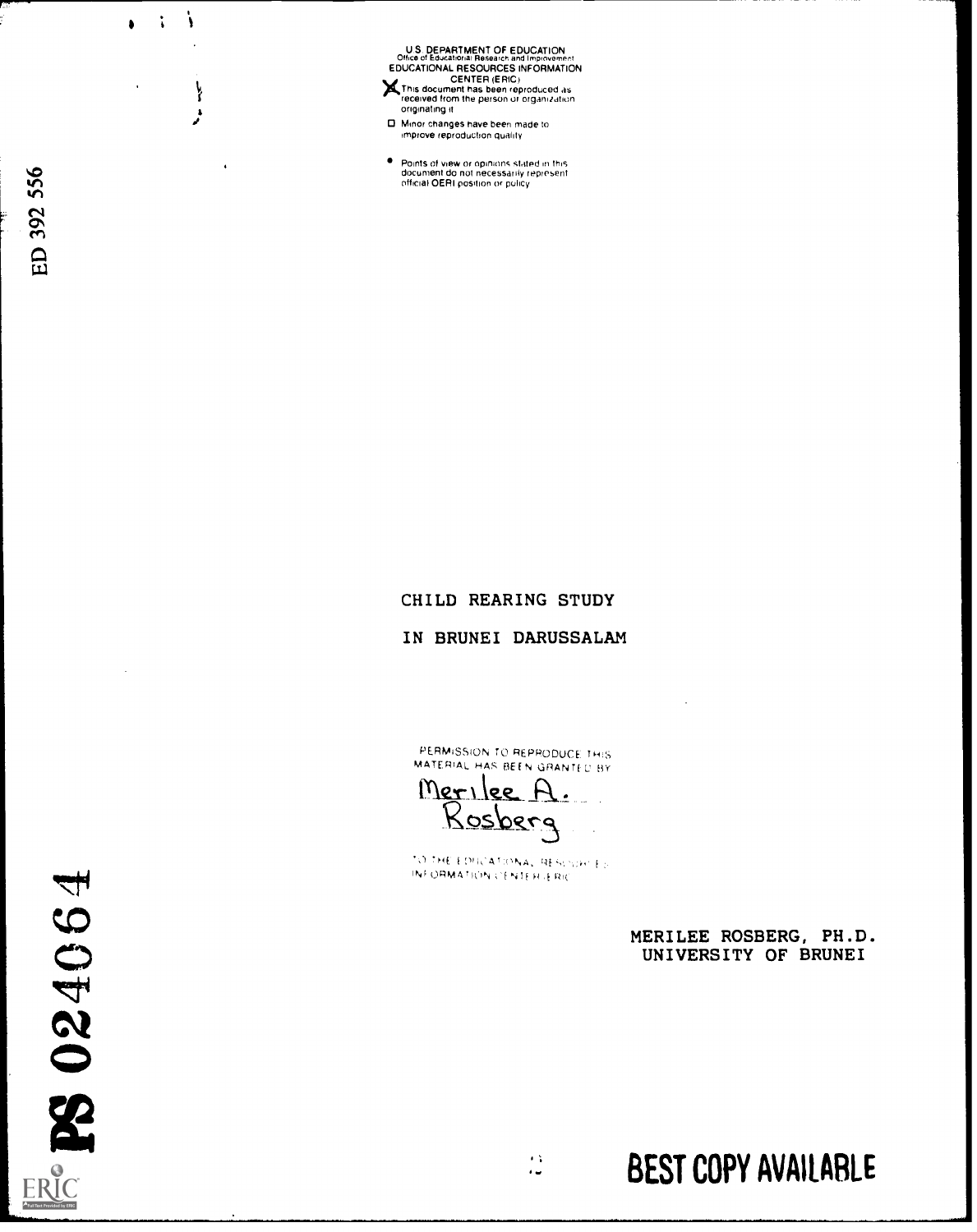CHILD REARING STUDY IN BRUNEI DARUSSALAM

 $\sim$ 

MERILEE ROSBERG, PH.D. UNIVERSITY OF BRUNEI



F.

 $\ddot{\phantom{1}}$ 

 $\bullet$ 

 $\sim$ 

 $\hat{\mathbf{G}}$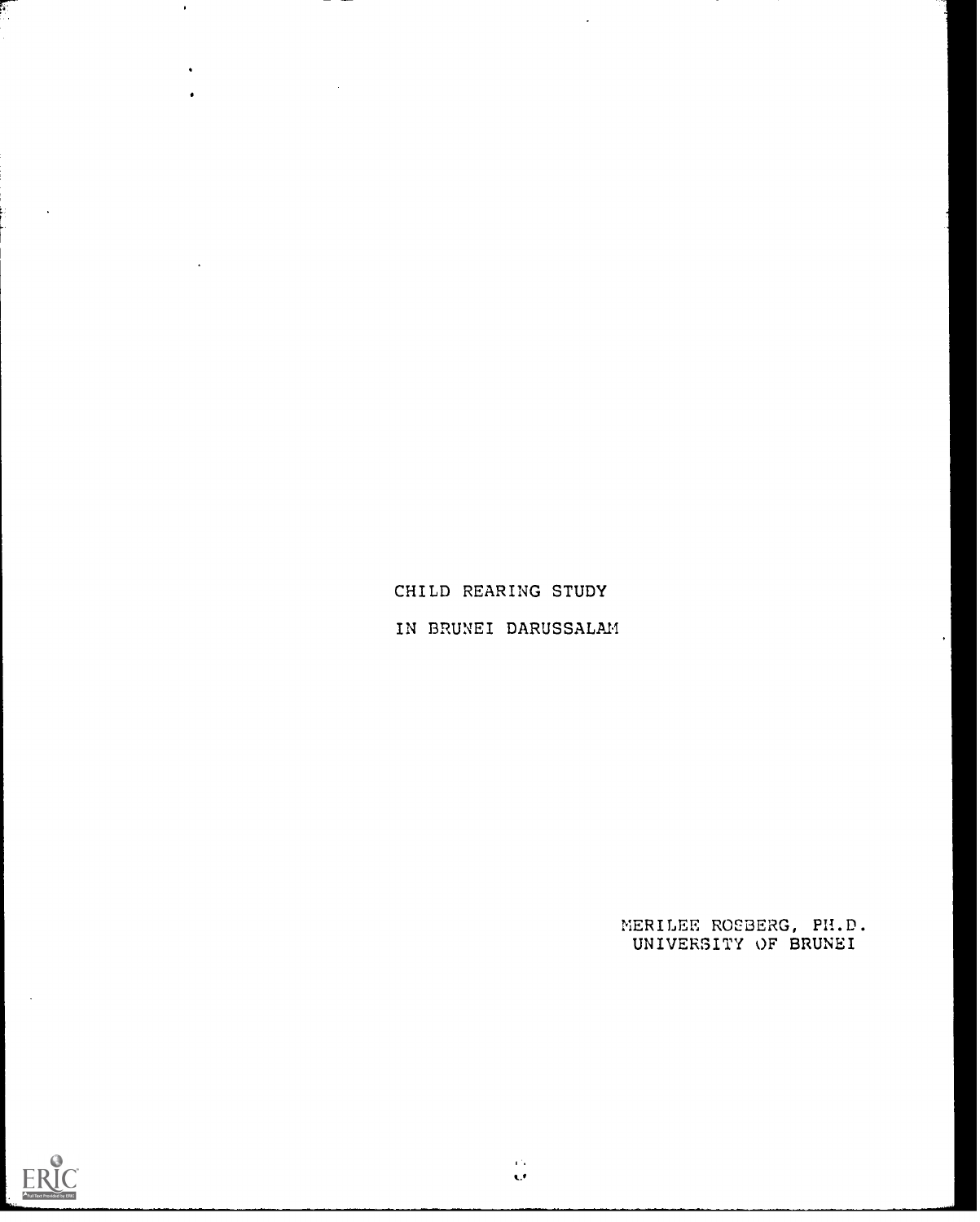#### ABSTRACT

### CHILD REARING STUDY IN BRUNEI DARUSALAN

This study was based on data gathered in interviews conducted by sstudents enrolled in an In-Service Certificate Course at the Universiti of Brunei Darusalam in October, 1993. Because of changes in personnel in the Early Childhood Faculty, analysis was deferred until January, 1995. Due to this delay, the absence of the individuals who had developed the initial instrument, and the use of student interviewers with very limited experience in survey research, the decision was made by the author to limit this paper to description and narrative.

Given these limitations, this study provides survey data on child rearing practices in Brunei Darusalam. Data is based on interviews with 38 families, each with one or more children from 3 years, six months of age to 8 years of age.

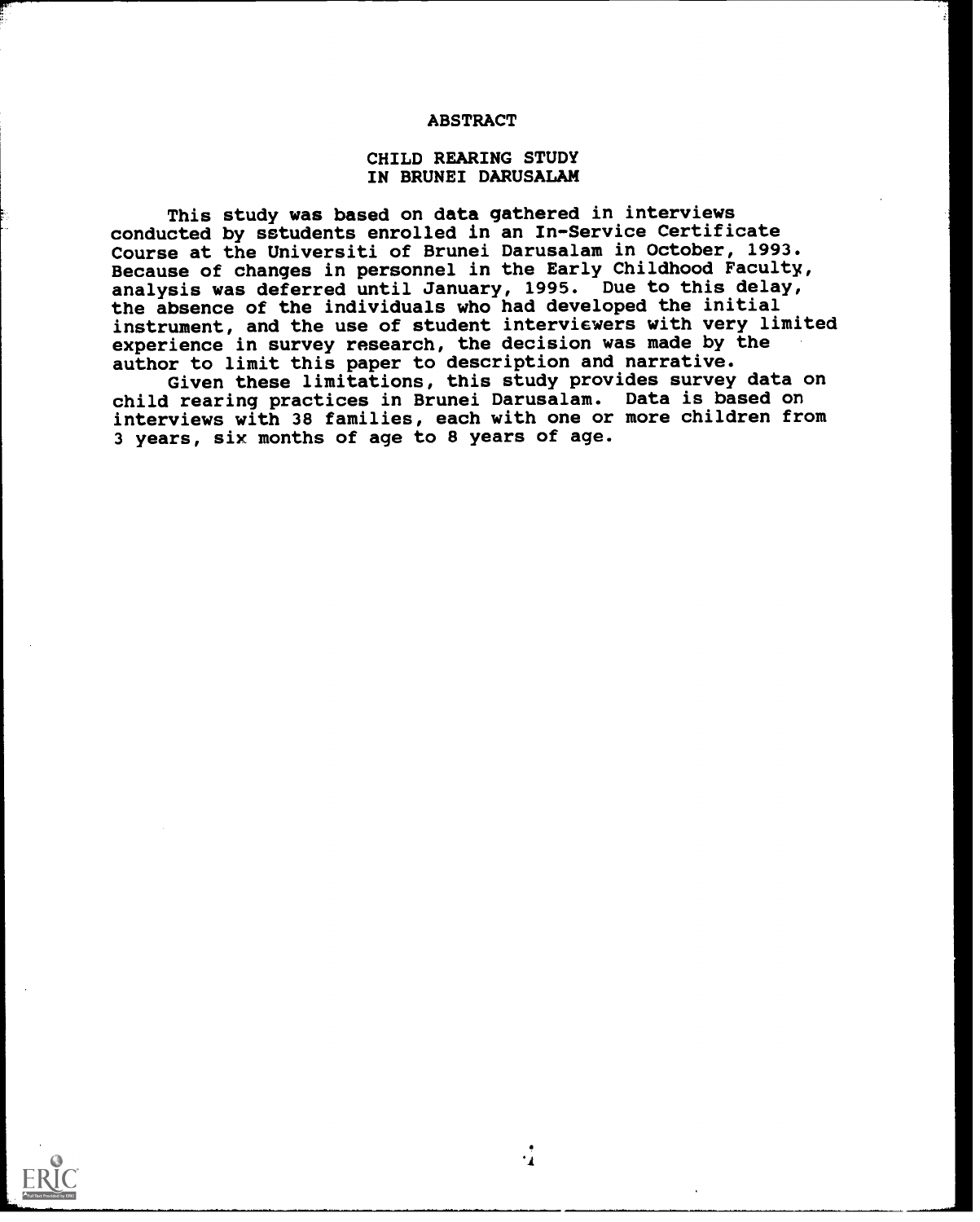#### DESCRIPTION OF THE STUDY

This study was designed to develop information on child rearing practices in Brunei Darussalam. The purpose of the study was to gather baseline data on the children; their daily lives, language spoken, and religious activities. Additional data on the family child rearing patterns and aSpirations held by the family for their child(ren) was also gathered.

The questionnaire was administered to families of preschool children enrolled in schools at SR Kampung Perpindahan Mata-Mata, SR Kiarong, SR Kampung Mata-Mata, SR Raja Isteri Fatiman, and SR Delima Satu, Jalan Maura. An interview format was used to collect data. Interviews were conducted by students enrolled in the "In-Service Certificate Course" for preschool teachers in October 1993.

The interview questionnaire was initally developed by Professor Marjory Ebbeck and was modified for use in Brunei by Professor Ebbeck, Hajah Aisah binti Haji Mohd Yusof, Chairperson of the Department of Early Childhood Education at the University of Brunei Darussalam and by Hajah Asmah binti Haji Morni. Due to the heavy demands on the time of the participants in development of this study resulting from the process of establishment of a new Universiti degree program in Early Childhood Education and implementation of new coursework required for operation of the In-Service Certificate Training Program, the data was not analyzed immediately.

Analysis was dsferred until January 1995. By this date,



t.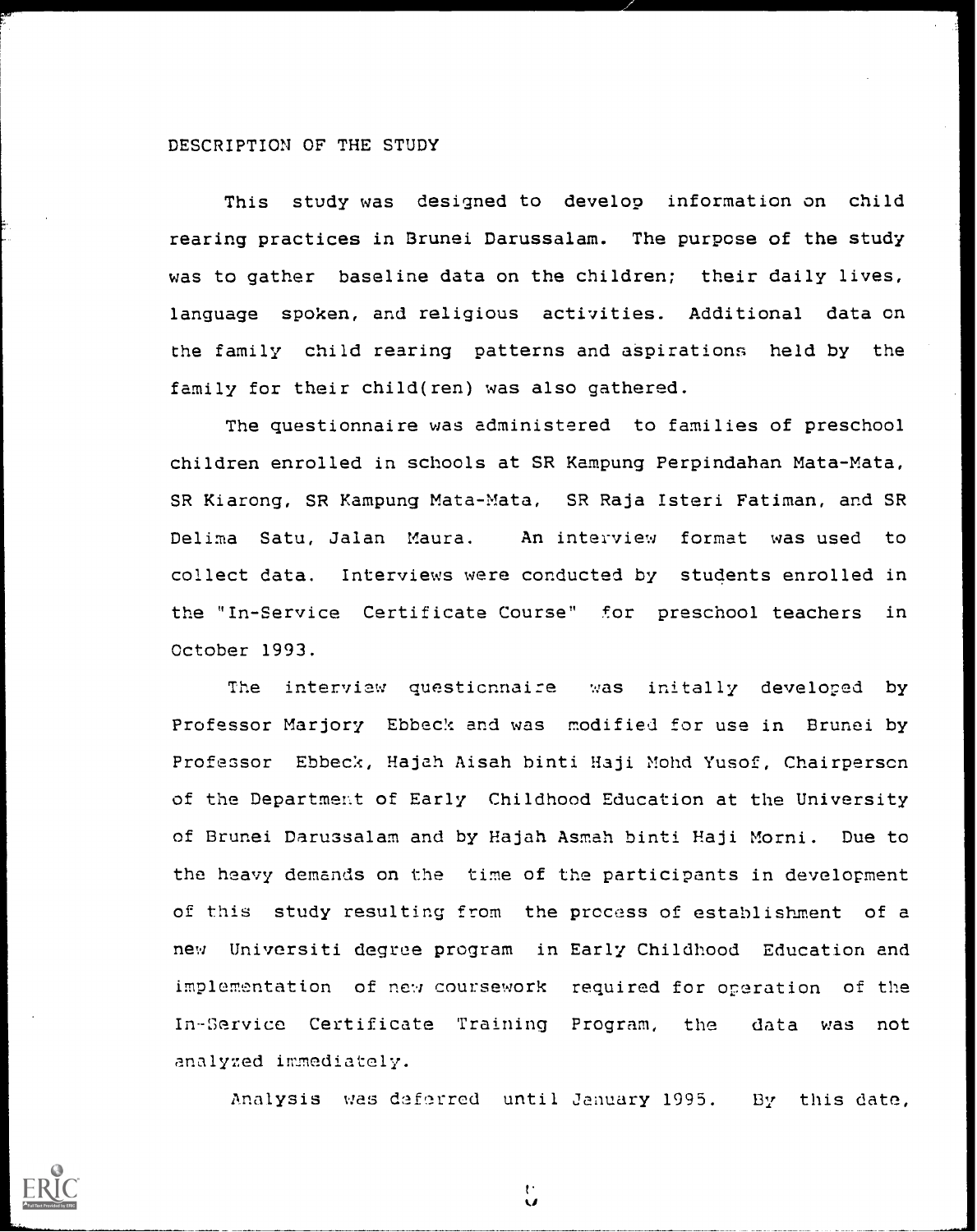Professor Ebbeck had left the Universiti of Brunei Darussalam and returned to Australia. Additionally, Hajah Asmah binti Haji Moroni had been granted academic leave for further study in England. As a result, the information obtained in the survey has been compiled primarily by Dr. Merilee A. Rosberg, a Fulbright Lecturer in Early Childhood Education at the Universiti of Brunei Darussalam for the 1994-95 academic year. Because of this change in personnel involved, the following analysis is somewhat limited. Information has been compiled and descriptive narrative provided. It is hoped that the information herein will be useful as a baseline for further study.

The sample includes parents with children enrolled in the preschool programs of the listed participating schools.  $\|$ Interviews were conducted by students enrolled in the first cohort of participants in the In-Service Certificate Program. At the time of this study, these students had been enrolled for approximately seven weeks. It is assumed therefore, that some variation occurred in recording of response data. It is hoped that information was accurate and that any variations were most prevalent in interpretation of parent comments in response to open-ended questions. Furthermore, it should be noted that many of the family interviews were conducted in Malay and that, necessarily, some information will be altered in the process of translation.

Once the afforementioned limitations are accepted, this study provides the only known source of academic information on



2

Н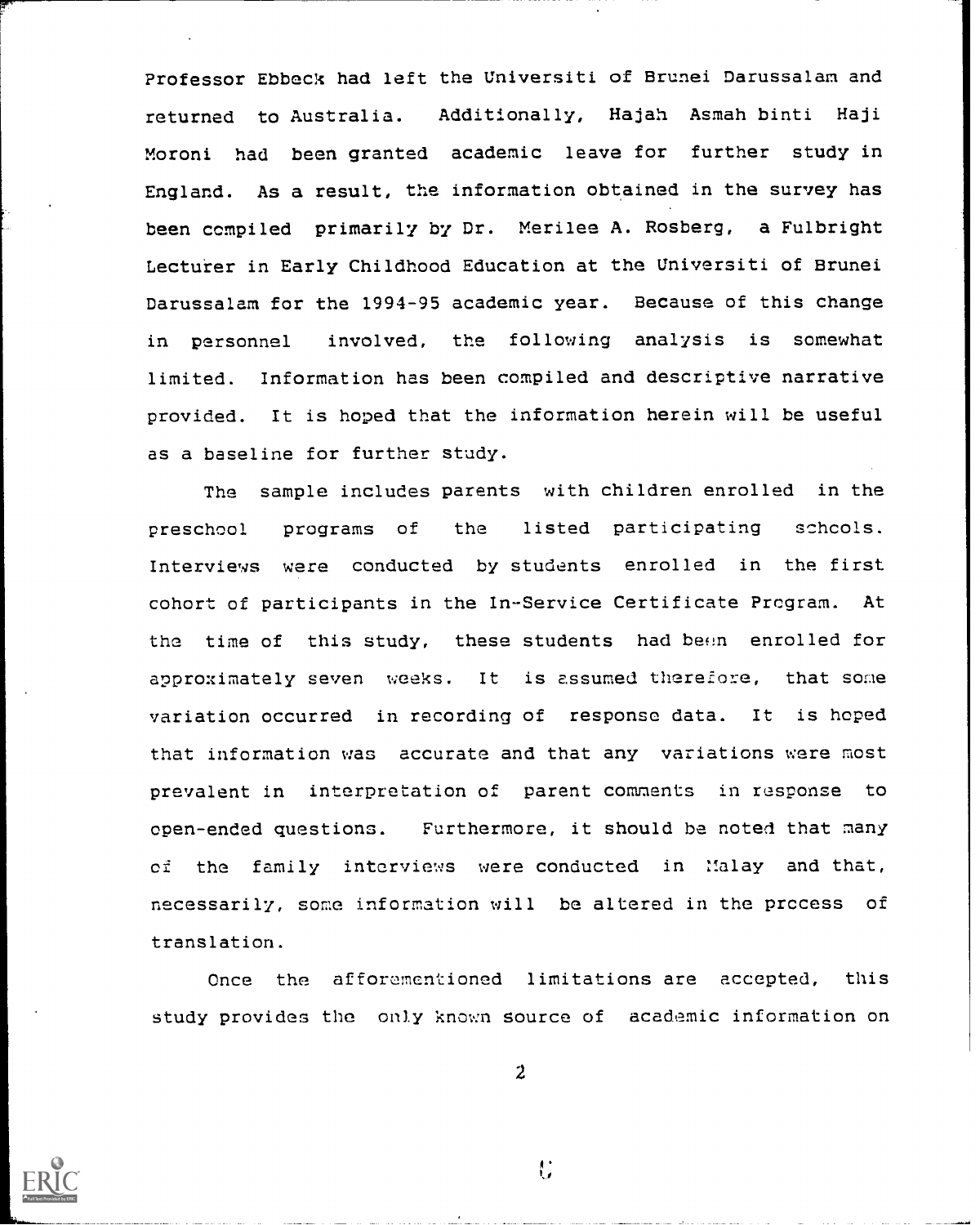child rearing patterns in Brunei Darussalam. It is hoped that the data will prove useful for teaching purposes and that it will add relevance and meaning to difficult concepts by the use of local findings.

Little germane literature exists regarding child rearing practices among the Malay speaking peoples of Borneo on the Malay Penninsula. The most singularly significant work now available appears to be a monograph by Professor Jasbir Sarjit Singh, Education and social mobility in Malaysia: A case study in Petaling Jaya. The volume, released in 1939, by the Faculty of the University of Malaysia, was based on a doctoral dissertation submitted to the Faculty of Education, University of Malaysia, in 1973.

Other materials available specifically on the subject were quite limited and very dated. A monograph by Swift on Malay peasant society in Jelebu, for example, was released in 1965. Similarly articles by Nash, in 1972, and Alisjahbana, et. al. in 1965, though excellent, are too old to be of much value. The rapid rate of economic development and the accompanying social, economic, and cultural change made these materials useful primarily for historical purposes rather than for current comparative studies.

This study was designed based upon research conducted by Ebbeck at the University of South Australia and in Hong Kong. The developed research instrument (Appendix  $\lambda$ ) was administered to 33 parents of children enrolled in preschool programs at one

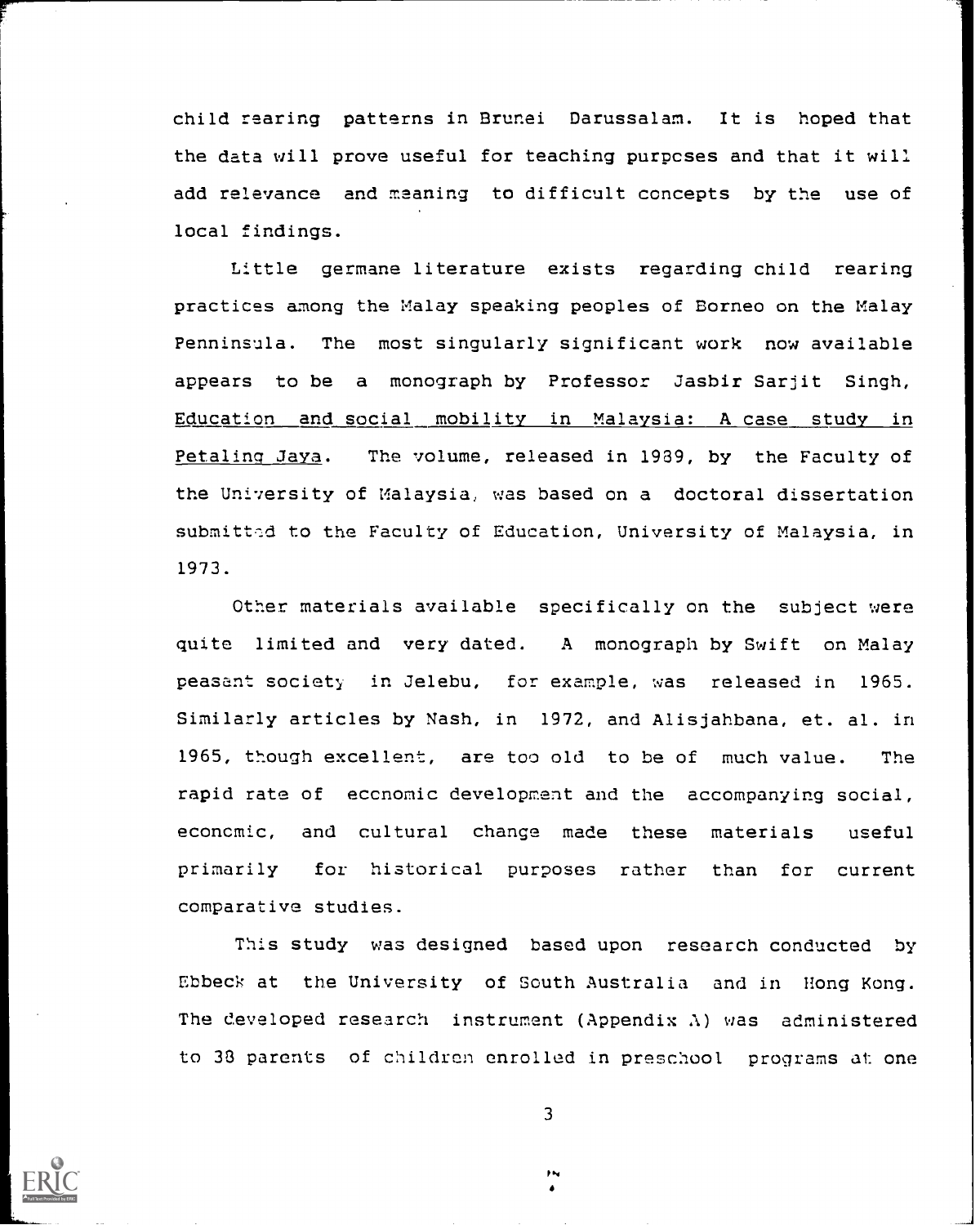of five schools, SR Kampung Perpindahan Mata-Mata, SR Kiarong, SR Raja Isteri Fatiman, and SR Delima Satu, Jalan Maura.

Academic programs in government schools at the preschool level have been in Malay. Though many of the families have some working knowledge of English, such background was not essential for either the parent or the child(ren) for inclusion in the sample selected for interview. As a result, some of the interviews were conducted in Malay and comments were translated and recorded by student interviewers. This leads to potential alteration of information and to loss of data. Difference in interpretation of questions by both interviewers and respondents has resulted in some ambiguous data as well. A good example would be data on employment. Does employment mean employer or position? Individual interviewers have recorded data differently so that a person working for the government might well be listed as "government employee" or alternately by title as "clerk" or "engineer." As a result, soma of the data are difficult, if not impossible, to interpret. Such problems will be noted in the following summation of results. Where appropriate, coding protocols used by Rosberg in compiling these data will be noted.

Open-ended questions pose special problems in reporting. Each interviewer has recorded information differently. Very similar responses, therefore, could appear to vary substantially as presented. Due to this difficulty, such questions will be dealt with only anecdotally in this paper.

Finally, the absence of the principal developer of this



 $\mathcal{E}$ 

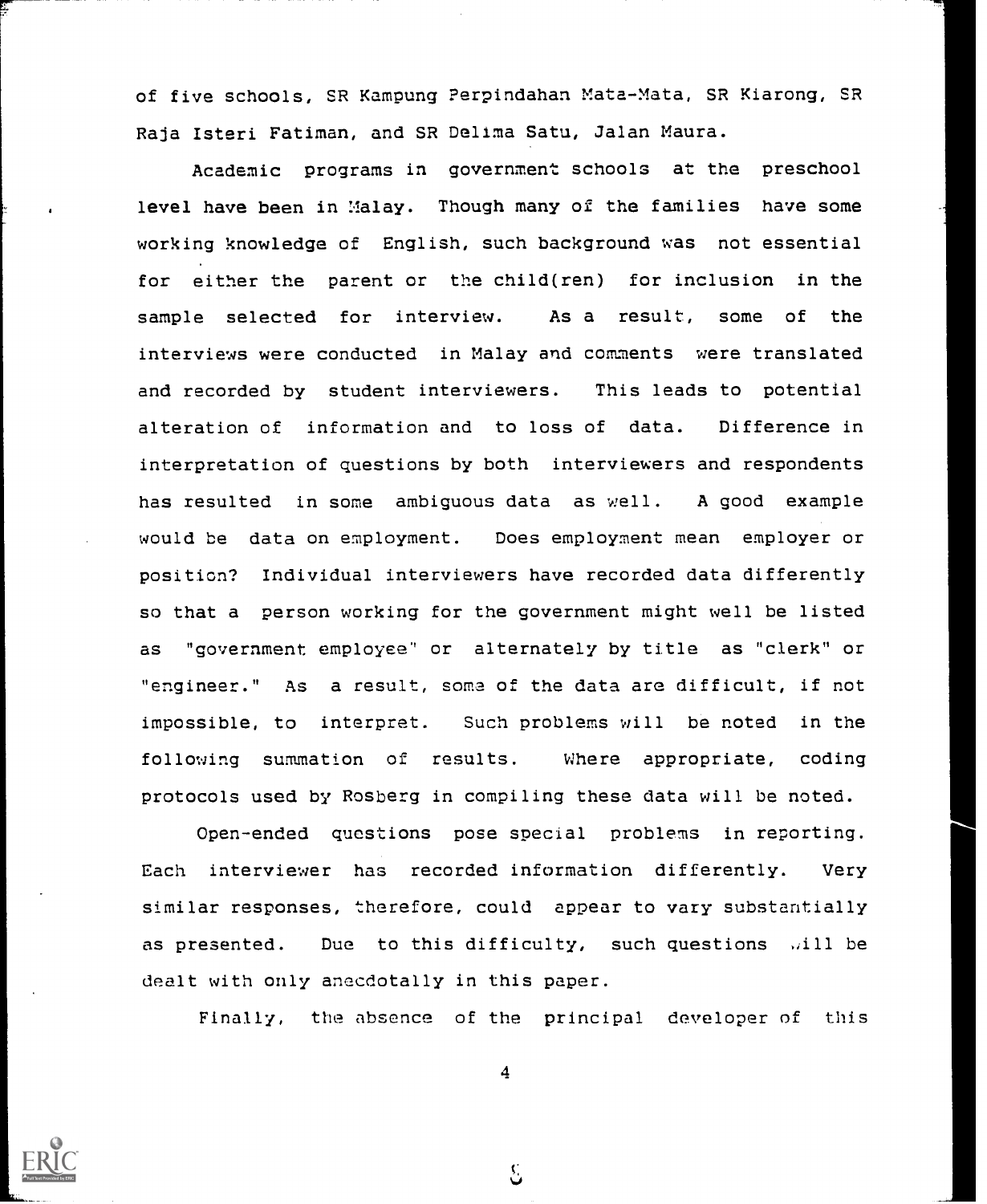study, Professor Ebbeck and of one of the primary participants in planning this research, Hajah Asmah binti Haji Moroni, have led to the absence of some information useful in interpretation. In spite of these limits, the data developed here are unique. It is hoped that their presentation in descriptive form may contribute significantly to the body of knowledge available.

### RESULTS OF THE SURVEY

The questionnaire on "Child Rearing Patterns in Brunei" appears in the appendix. Following is a breakdown of information gained. Information about the Child

Children included in this survey varied in age from 3 years, 6 months to 8 years with the majority of them being between the age of 4 and 6. Data on age appear in Table 1.

Table 1

Age of Child

| Age of Child                            | Number | Percent |
|-----------------------------------------|--------|---------|
| $3$ yrs - $3$ yrs, 11 mo, 29 days       | 2      | 5.26    |
| $4$ yrs - $4$ yrs, 5 mo, 29 days        | 5      | 13.16   |
| $4$ yrs, 6 mo - 4 yrs, 11 mo, 29 days 7 |        | 18.42   |
| $5$ yrs - $5$ yrs, $5$ mo, $29$ days    | 10     | 26.31   |
| 5 yrs, 6 mo - 5 yrs, 11 mo, 29 days 6   |        | 15.81   |
| 5 yrs - 7 yrs, 11 mo, 29 days           | 7      | 18.43   |
| 8 yrs                                   | 1      | 2.63    |
|                                         |        |         |



 $\mathbf{C}$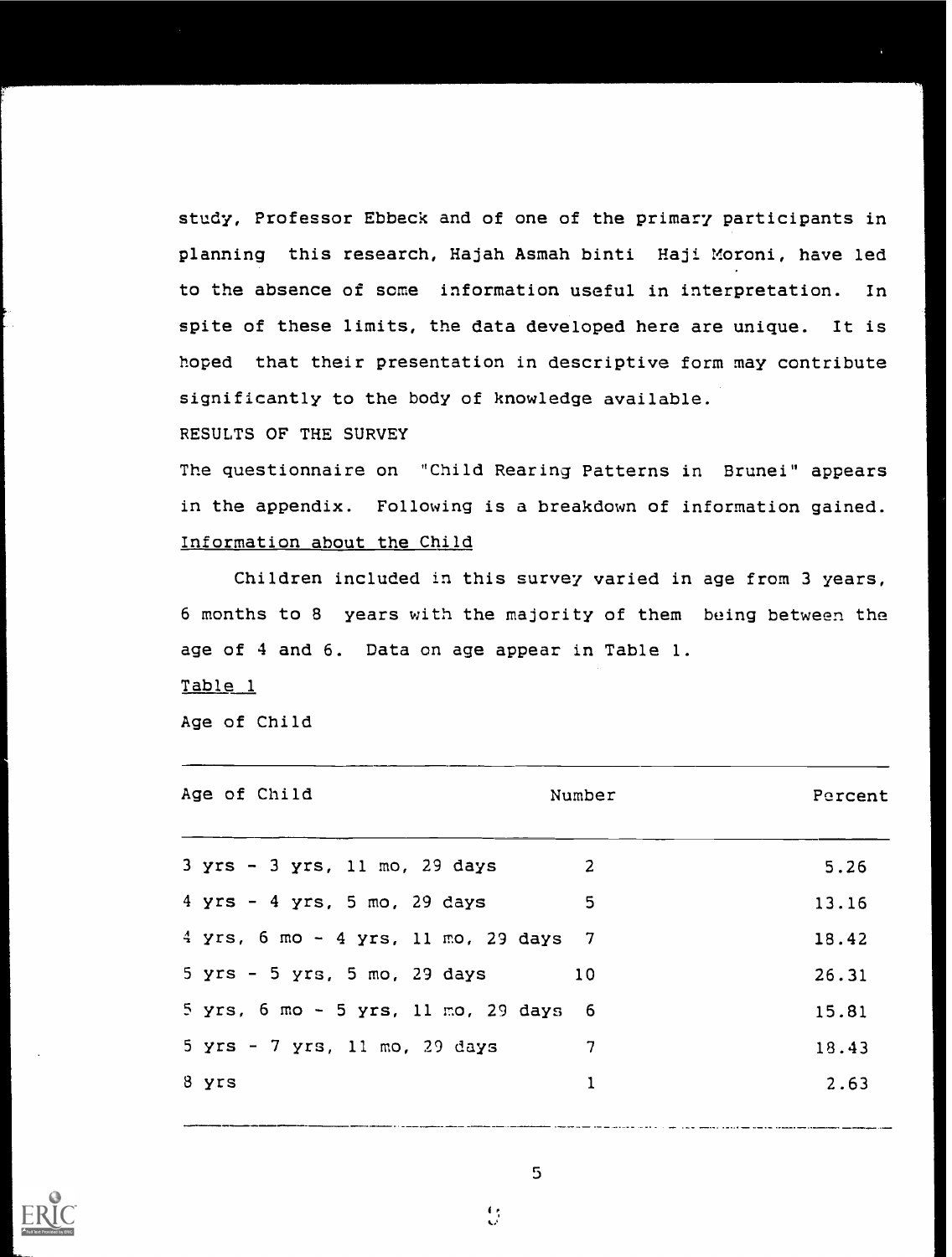Of the children included in the study, 39.46% were male and 60.54% were female (Table 2). Questions regarding weights at birth showed a range from just over 2 kg. to over 4 kg. (Table 3), a fairly normal distribution. An additional question regarding length of the baby at birth, yielded insufficient data to allow tabulation. A large portion of inter iewees failed to respond.

Table 2

Sex of Child

| Sex of Child  | Number | Percent |
|---------------|--------|---------|
| Male          | 15     | 39.46   |
| Female<br>. . | 23     | 60.51   |
|               |        |         |

Table 3

Birth Weight

| Weight of Child at Birth | Number        | Percent |
|--------------------------|---------------|---------|
| $2,01$ kg - $2.5$ kg     | 3             | 7.89    |
| $2.51$ kg - $3.0$ kg     | 15            | 39.46   |
| $3.01$ kg - $3.5$ kg     | 15            | 39.46   |
| $3.51$ kg - $4.0$ kg     | $\frac{4}{5}$ | 10.52   |
| $4.01$ kg - $4.5$ kg     |               | 2.63    |
|                          |               |         |

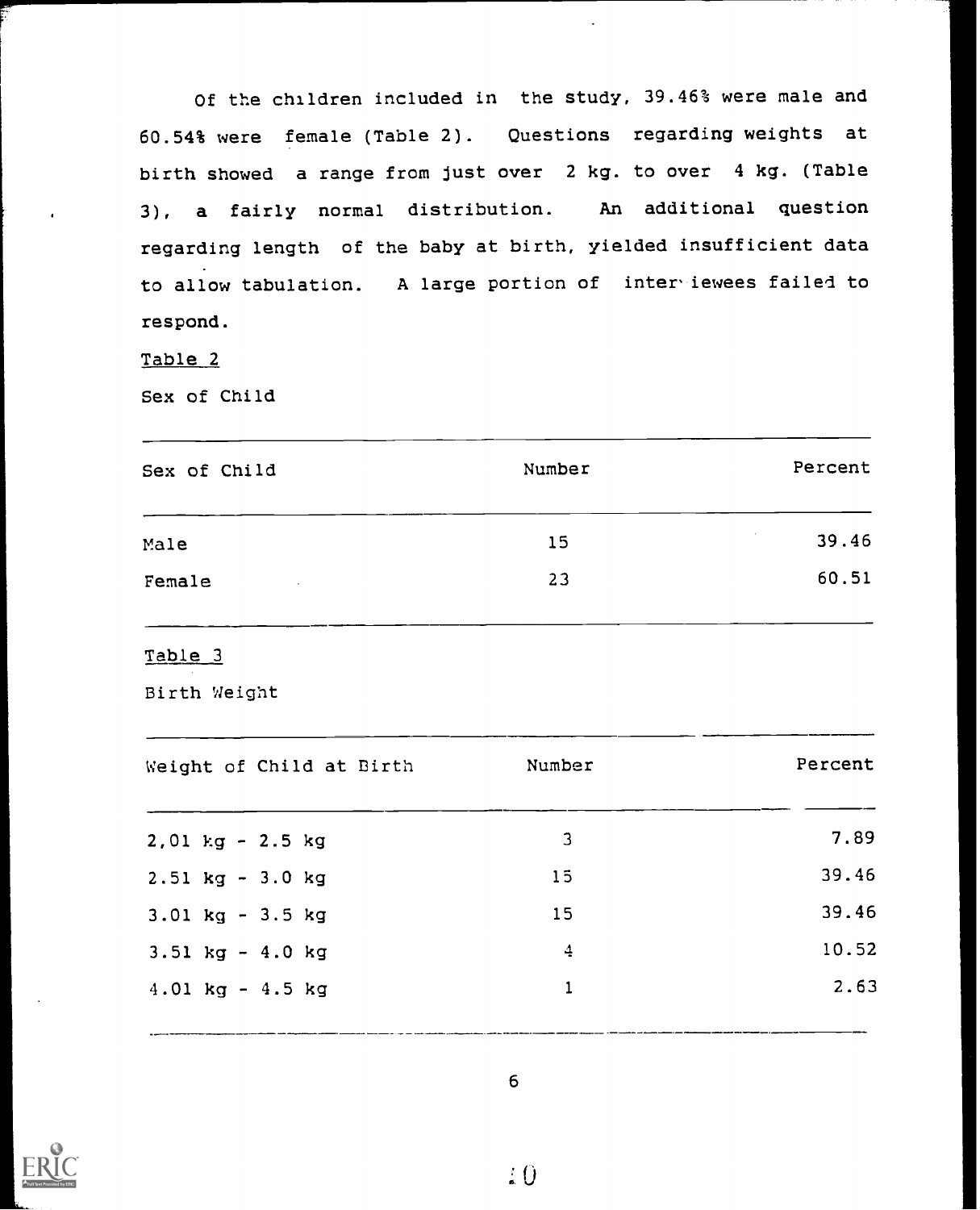Questions regarding the age at which the baby first began to crawl (Table 4) and to walk (Table 5) resulted in much better rates of response. Only one individual did not respond to the question on crawling. Most of the children were walking by 12 months. This percentage is somewhat higher than one might expect. Table 4

At What Age did Baby Crawl?

| Crawled      | Number | Percent |
|--------------|--------|---------|
| $6 - 9$ mo   | 35     | 92.09   |
| $9 - 12$ mo  | 1      | 2.63    |
| $15 - 18$ mo | 1      | 2.63    |
| No data      | 1      | 2.63    |
|              |        |         |

Table 5

At What Age did Baby Walk?

| Walked          | Number           | Percent |
|-----------------|------------------|---------|
| $9 \text{ mo}$  | $\boldsymbol{4}$ | 10.52   |
| $10 \text{ mo}$ | 4                | 10.52   |
| $11 \text{ mo}$ | 12               | 31.57   |
| $12 \text{ mo}$ | 12               | 31.57   |
| $13 \text{ mo}$ | $\boldsymbol{4}$ | 10.52   |
| $15 \text{ mo}$ | $\overline{c}$   | 5.25    |

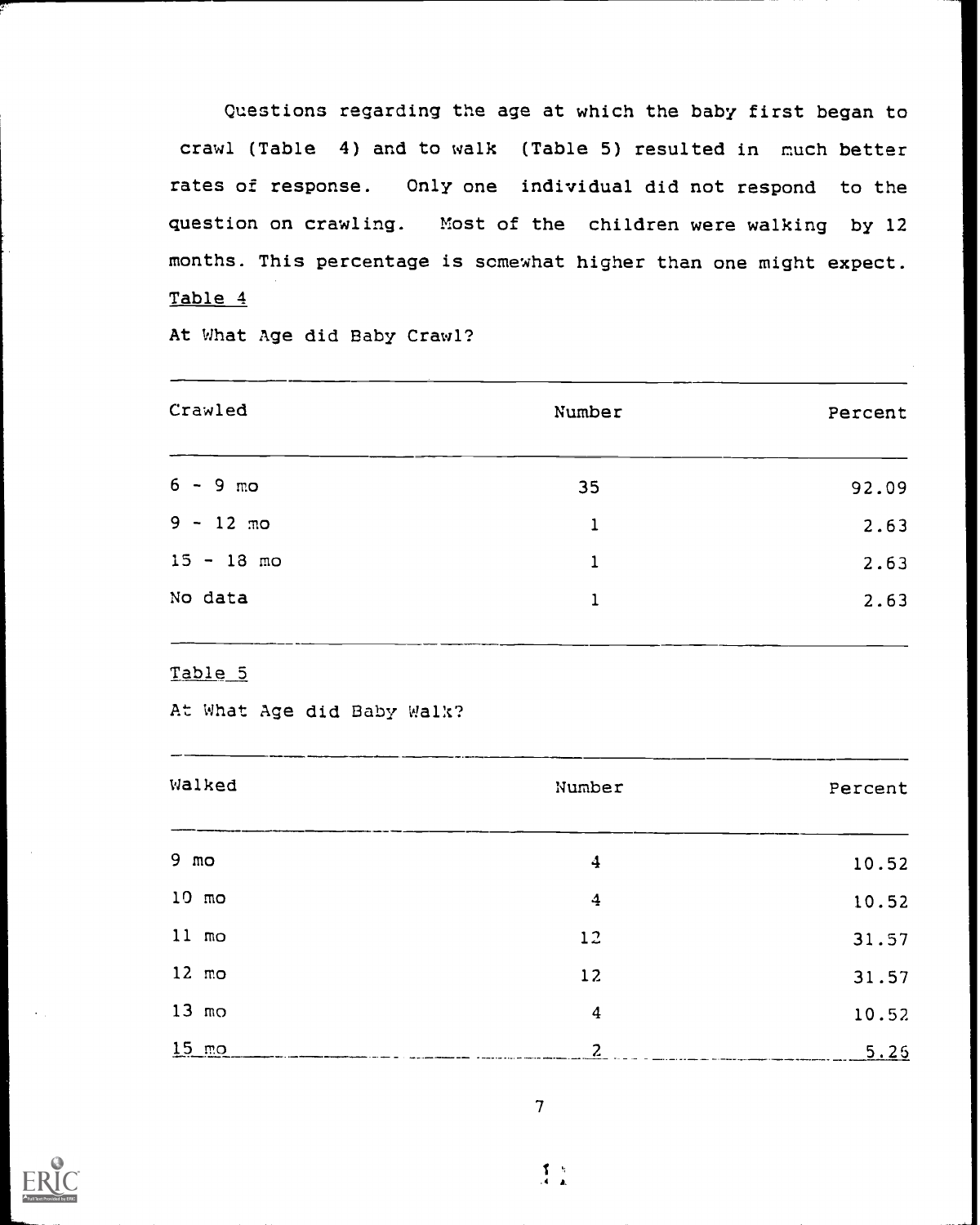The question on feeding patterns - breast vs bottle, led to some confusion. As a coding protocal, all individuals who indicated bottle-fed were coded as such (Table 6) with those indicating that their babies were breast-fed divided by the length of time that they breast-fed the infant. It appears that about two-thirds of the children in the survey were breast-fed, with 10% of respondents indicating that they had continued the practice for two years or more.

### Table 6

Was the Baby Breast Fed or Bottle Fed?

| Breast or Bottle Fed | Number         | Percent |  |
|----------------------|----------------|---------|--|
|                      |                |         |  |
| Bottle Fed           | 13             | 34.20   |  |
| Breast Fed           |                |         |  |
| 3 mo or less         | $\overline{7}$ | 18.42   |  |
| $3 - 6$ mo           | 7              | 18.42   |  |
| $9 - 12$ mo          | 7              | 18.42   |  |
| $24 \text{ mo}$      | 3              | 7.89    |  |
| 36 mo                | 1              | 2.63    |  |
|                      |                |         |  |

89.45% of the respondents indicated that their children were born in Brunei (Table 7) whil\e the remainder failed to answer the question. A large number of interviewees did not indicate whether the birth was premature, normal, or caesarian, making a



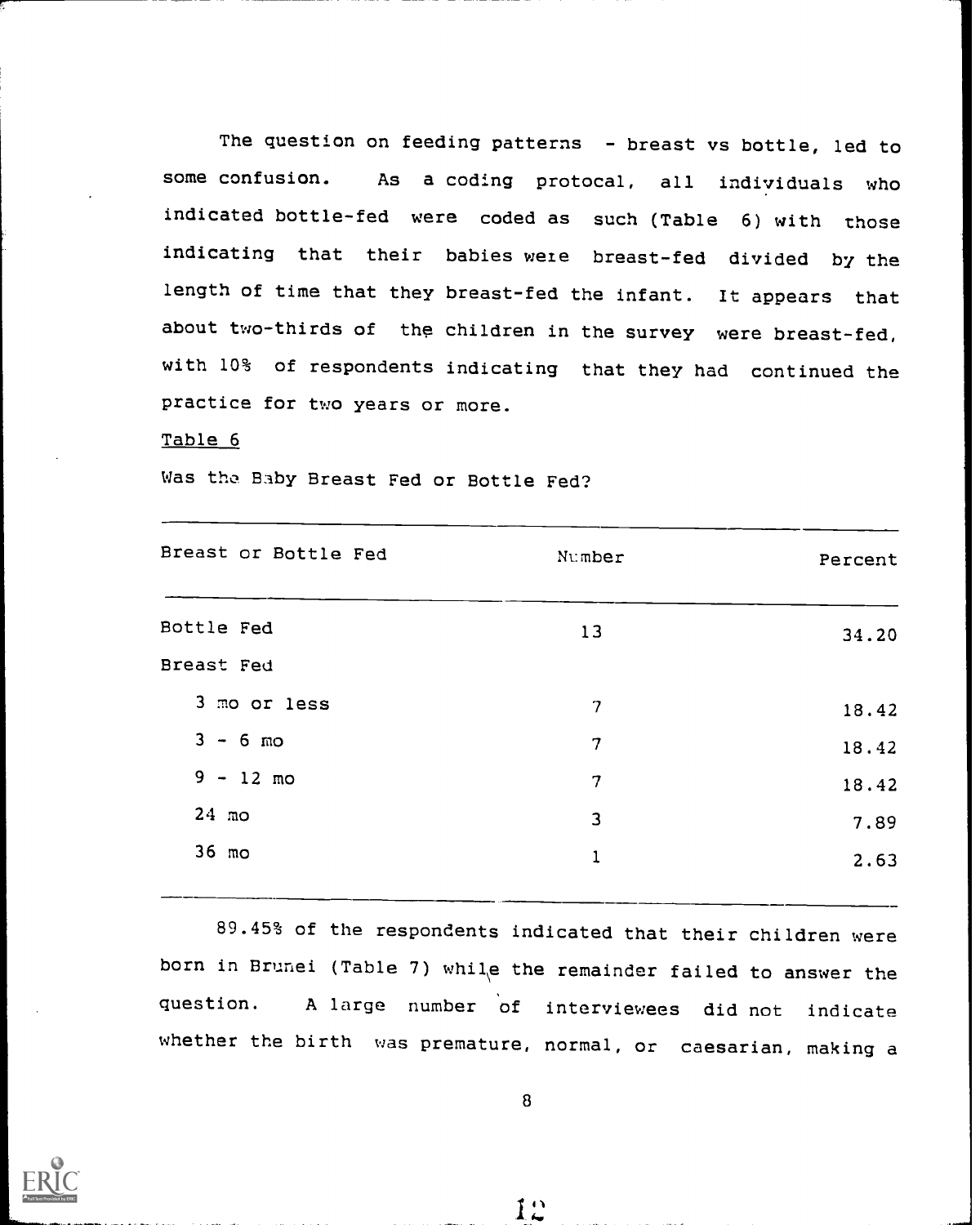valid coding of this information impossible.

### Table 7

Country where child was born

| Country where Born       | Number | Percent |
|--------------------------|--------|---------|
| $\blacksquare$<br>Brunei | 34     | 89.45   |
| No Data                  | 4      | 10.54   |

The question regarding whether the birth of the child was normal, premature, and/or caesarian yielded some interesting information. The majority, 71.03 percent, of the births were normal. None of the children were listed as premature, but 15.81 percent of the cases were tabulated as caesarian. This does seem like a high percentage. No data was available for 13.16 percent of the cases (Table 8).

#### Table 3

Was the Birth of the Child Normal, Premature, Caesarian?

| Normal/Caesarian | Number | Percent |
|------------------|--------|---------|
| <b>Normal</b>    | 27     | 71.03   |
| Caesarian        | 6      | 15.81   |
| No data          | 5      | 13.16   |
|                  |        |         |

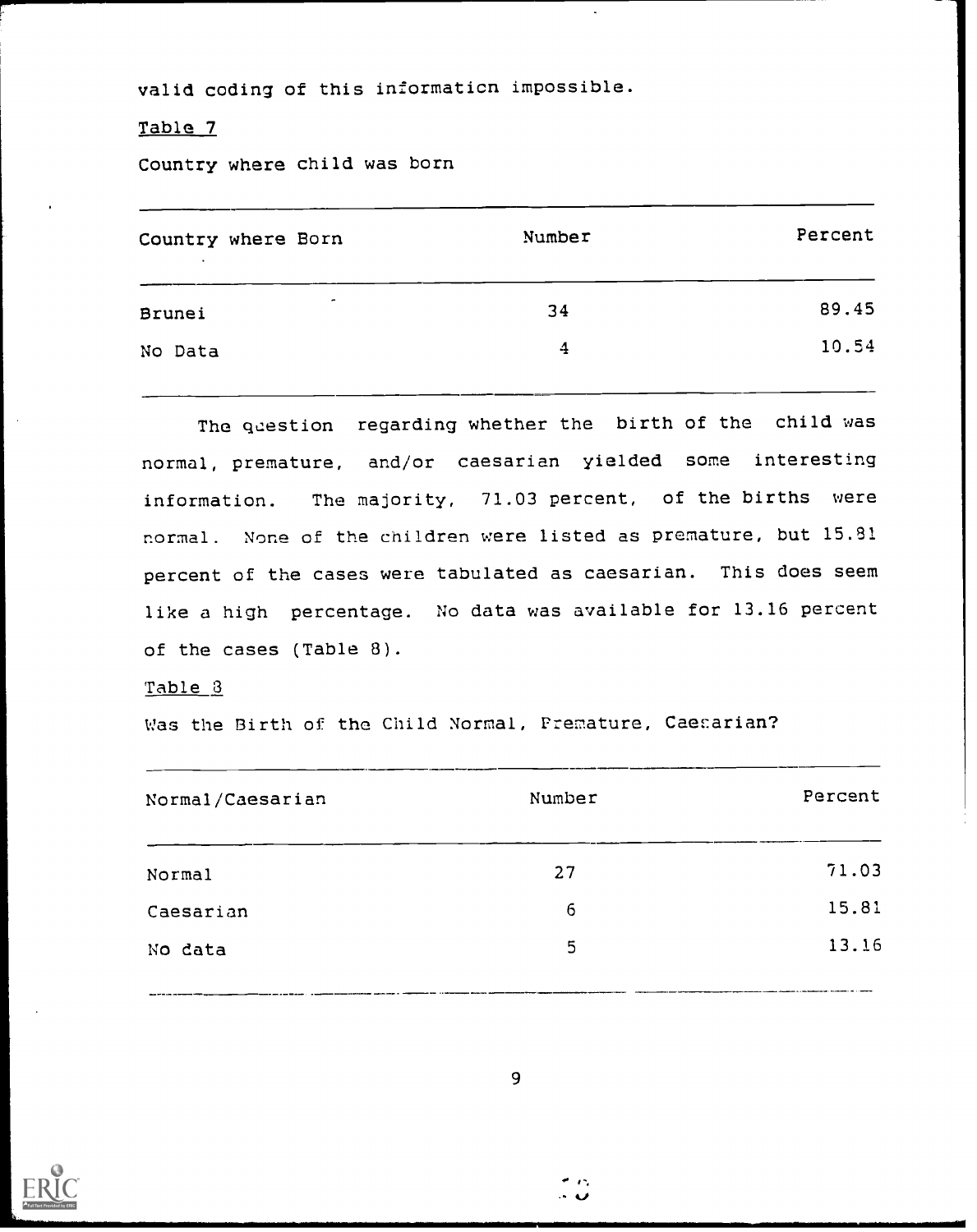The question on birth order (Table 9) indicates that 39.46% of the children were the first child of the family. When one notes the data on age of parents, it seems that relatively late initial childbearing appears to be the norm.

Some explanation is called for on the data in Table 9. 39.46% of the children upon which interviews were based were first children, yet 32 parents indicate other children in the family. The difference between approximately 60% one would anticipate and the approximately 84% indicating other children in the family is based on the subsequent birth of younger siblings. Table 9

Birth Order in Family

| Birth Order           | Number                                                 | Percent |
|-----------------------|--------------------------------------------------------|---------|
| Eldest                | 15                                                     | 39.46   |
| Second                | 5<br>$\bullet$                                         | 13.16   |
| Third                 | $\overline{2}$                                         | 5.26    |
| Fourth                | $\overline{2}$                                         | 5.26    |
| Fifth                 | $\overline{a}$                                         | 5.26    |
| Eleventh<br>$\bar{z}$ | $\mathbf 1$<br>$\mathcal{L}^{\text{max}}_{\text{max}}$ | 2.63    |
| Youngest              | 11                                                     | 28.94   |
|                       |                                                        |         |

Table 10 shows that 50% of the families have only one or two children. Only four families have more than four children.





 $\ddot{1}$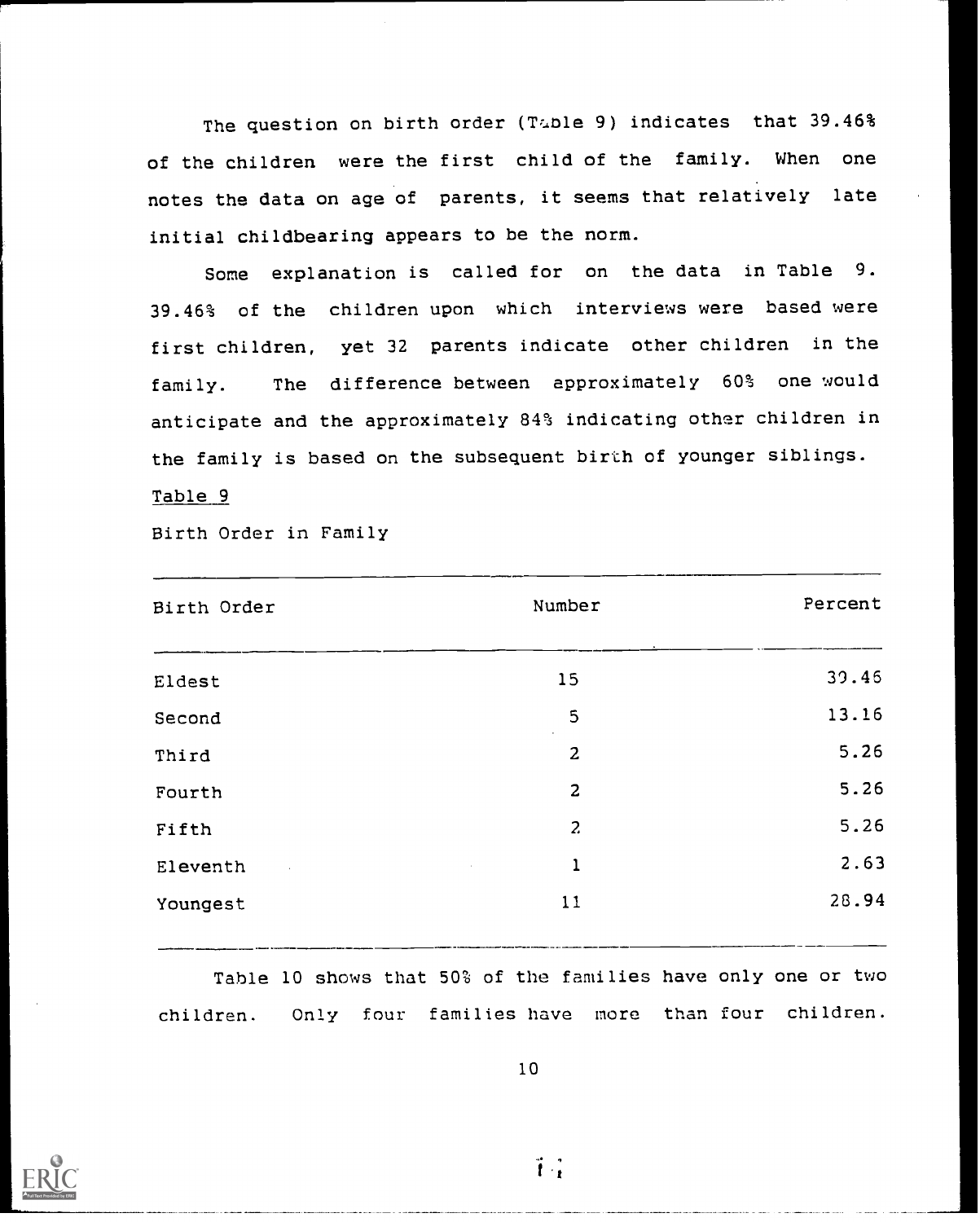Since most of the mothers are in their late twenties and early thirties, it is conceivable and probable that family size will . increase.

#### Table 10

Number of other Children in the Family

| Number of other Children | Number                  | Percent |
|--------------------------|-------------------------|---------|
| One child                | 7                       | 18.42   |
| Two children             | 12                      | 31.57   |
| Three children           | 7                       | 18.42   |
| Four children            | $\overline{\mathbf{4}}$ | 10.52   |
| Five children            | 1                       | 2.63    |
| Six children             | $\mathbf{1}$            | 2.63    |
| Seven children           | ı                       | 2.63    |
| Eleven children          | ı                       | 2.63    |
|                          |                         |         |

According to the respondents, 94.93% of the children are either in excellent or good health. Only 5.26% of the interviewees say that their children are in poor health (Table 10). Most of the children 84.19% (Table 12) have seen the doctor in the last year, but only 39.46% of the children had seen the dentist in the last year (Table 13).



11

 $\mathcal{L}_{\mathcal{L}}$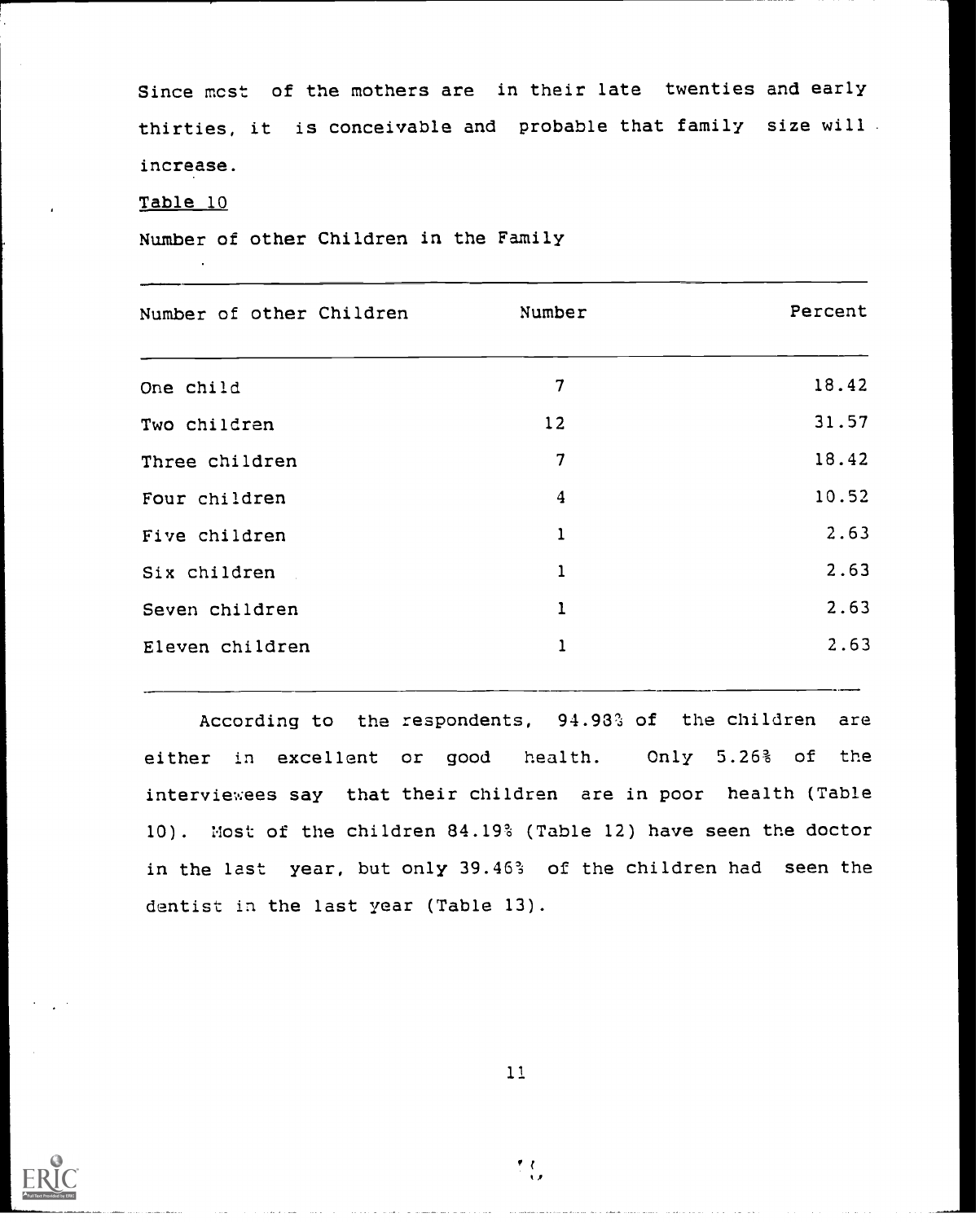Health of Child

| Health<br>$\epsilon$ | Number | $\cdot$<br>Percent |
|----------------------|--------|--------------------|
| Excellent            | 9      | 23.68              |
| Good                 | 27     | 71.03              |
| Poor                 | 2      | 5.26               |
|                      |        |                    |

# Table 12

Visits to Doctor in the Last Year

| Visits to Doctor | Number | Percent |
|------------------|--------|---------|
| <b>Yes</b>       | 32     | 84.19   |
|                  | 6      | 15.81   |
|                  |        |         |

# Table 13

Visits to Dentist in Last Year

| Visits to Dentist | Number | Percent |
|-------------------|--------|---------|
| Yes               | 15     | 39.46   |
| No                | 23     | 60.51   |
|                   |        |         |

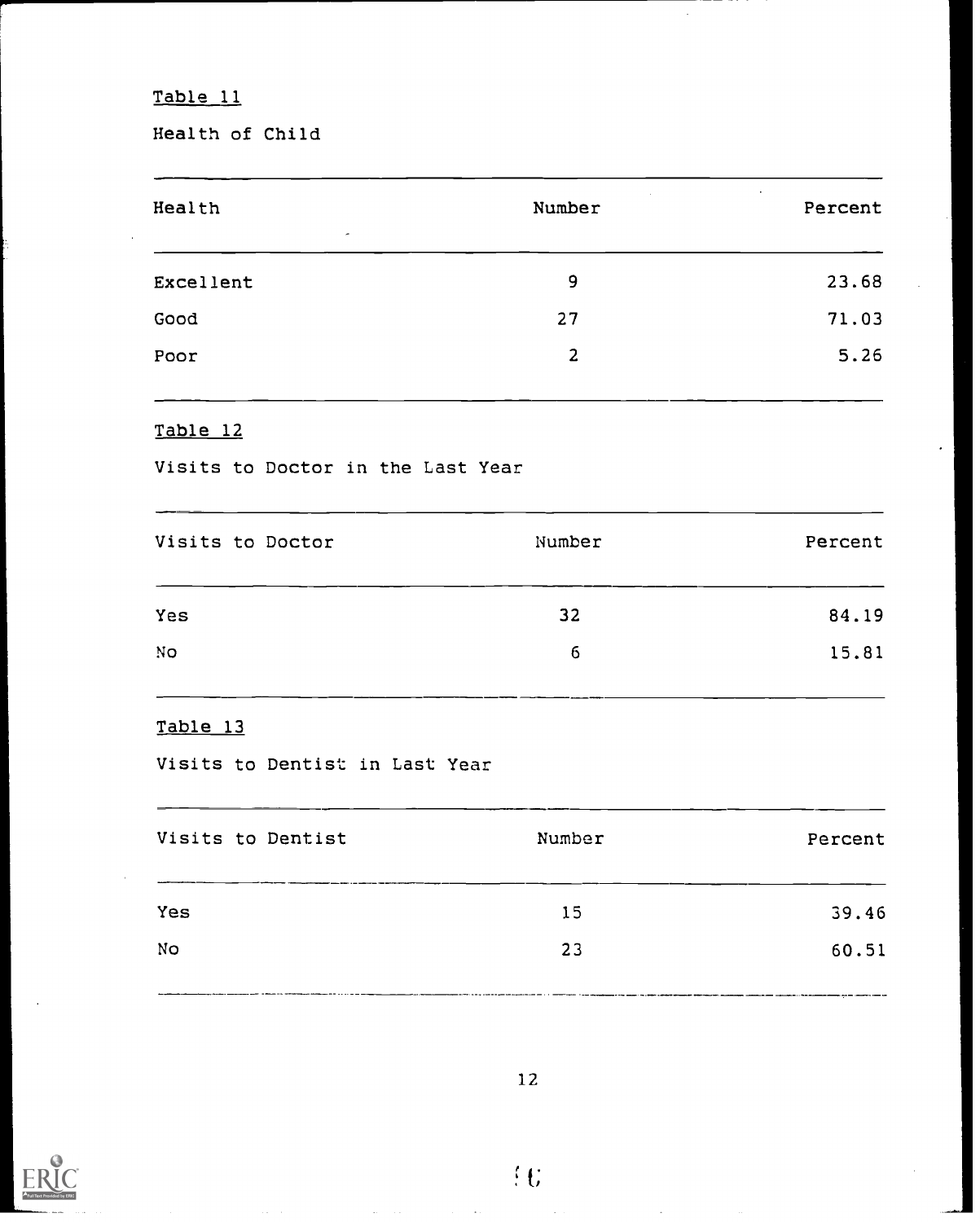Table 14 indicates that a majority of the children, 81.56%, normally dress themselves. 18.44% dress themselves sometimes. Of the children who dress themselves sometimes, three children are three years old, two are four, one is five, and one is six. Except for the five and six year old, this seems to be a normal distribution.

#### Table 14

Does Child Dress Self?

| Dresses Self | Number | Percent |
|--------------|--------|---------|
| Yes          | 31     | 81.56   |
| Sometimes    | 7      | 18.44   |
|              |        |         |

Most of the children seem to wake up between 6:00 and & 7:00 AM and the normal time for going to bed seems to be between 8:30 and 9:30 PM. Meals eaten by the children also seem to be fairly consistent. The majority of the children have milo and bread or rice for breakfast. For lunch, the main meal seems to be firh or chicken with rice and vegetables.

The types of toys that children enjoyed were fairly similar, and these included dolls, toy cars, blocks, balls, guns, and bicycles. Most of the children played with their siblings and cousins. Activities that they enjoyed were playing, biking, coloring, reading, swimming, watching TV, and singing.





 $\mathcal{L}^{\mathcal{P}}$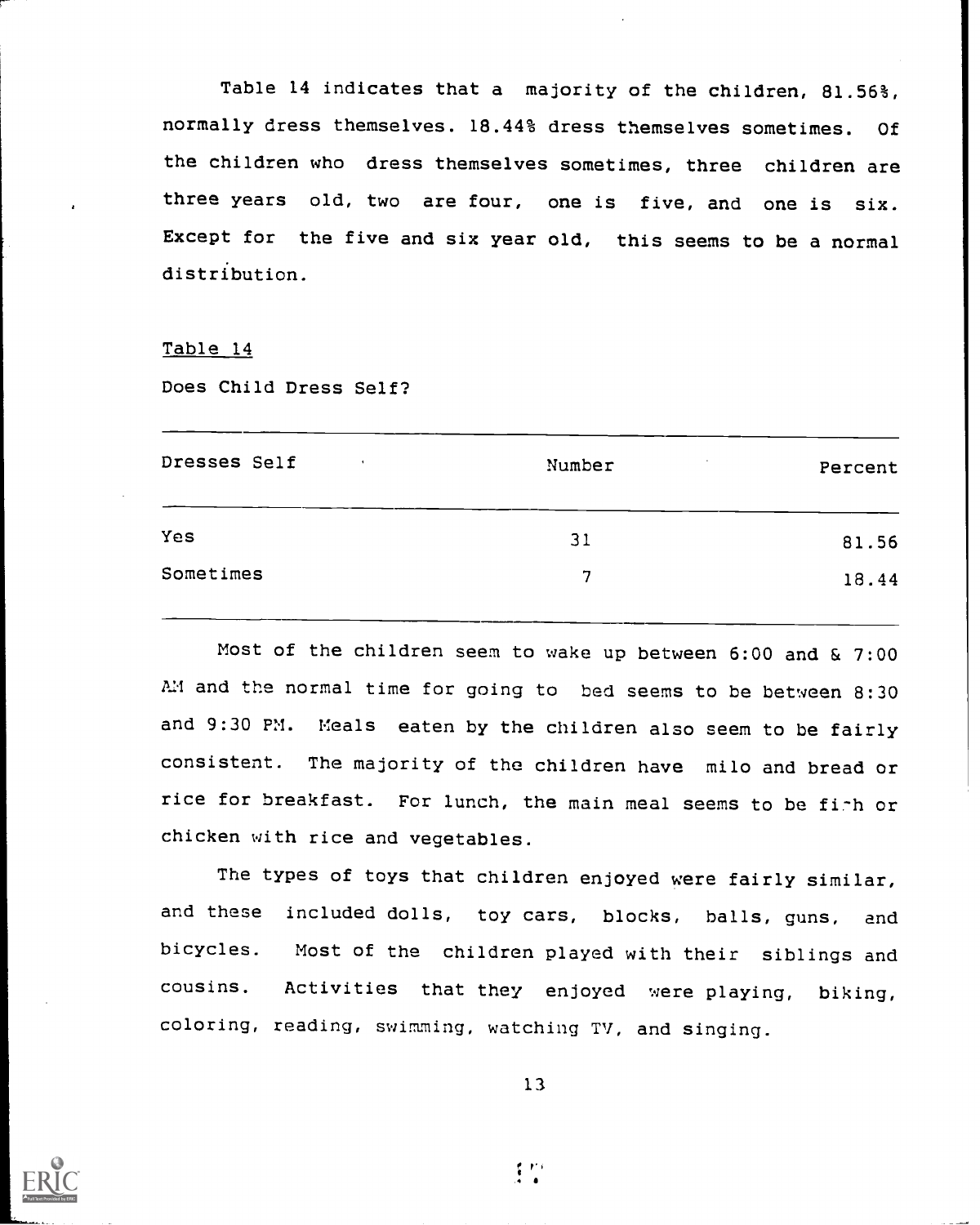Regarding language, all of the respondents indicated that Malay is the first language spoken by the child (Table 15). The majority of the children also speak and/or understand at least one other language or dialect. 65.78% of the children speak English, 26.31 Tutong dialect, 7.89 Kadayan, 2.63 Dusun dialect, and 2.63 speak Chinese (Table 15).

#### Table 15

Languages Spoken by the Child

| Languages Spoken  | Number | Percent |
|-------------------|--------|---------|
| Malay             | 38     | 100.00  |
| English           | 25     | 65.78   |
| Tutong (Dialect)  | 10     | 26.31   |
| Kadayan (Dialect) | 3      | 7.89    |
| Dusan (Dialect)   | 1      | 2.63    |
| Chinese           | ı      | 2.63    |
|                   |        |         |

All of the children watch television on a daily basis (Table 16). The majority of the children, 60.51%, watch only one or two hours per day. .39.47% of the children watch between three and five hours per day. Most of the programs viewed consist of cartoons and Malay movies. Some of the children also watch educational television programs such as Sesame Street.



14

 $\frac{1}{2}$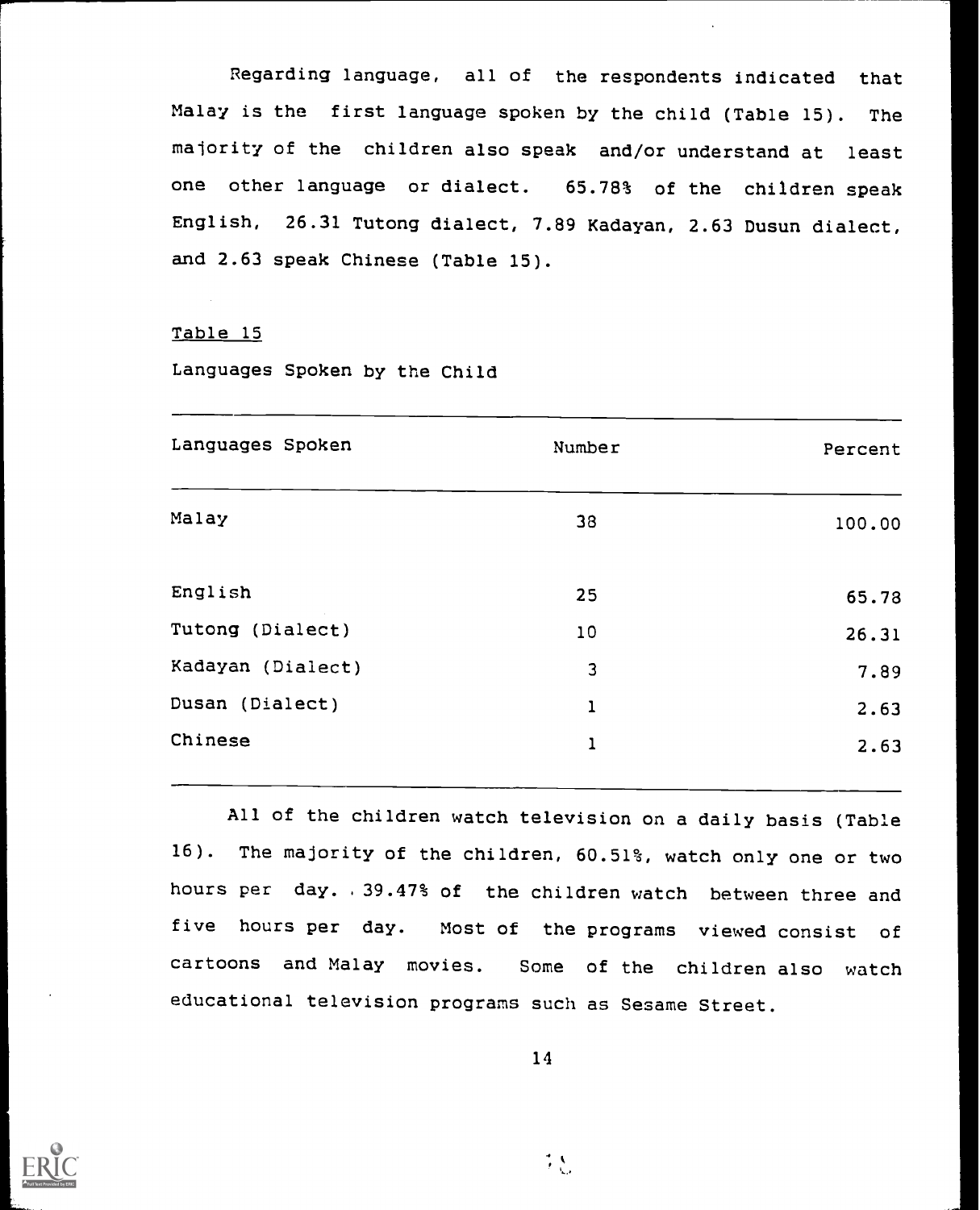Time Spent Watching TV

| Hours Watching TV | Number | Percent |
|-------------------|--------|---------|
| One hour          | 12     | 31.57   |
| Two hours         | 11     | 28.94   |
| Three hours       | 5      | 13.16   |
| Four hours        | 7      | 18.42   |
| Five hours        | 3      | 7.89    |
|                   |        |         |

Less than half of the children are engaged in other organized activities besides preschool. 15.81% are engaged in private tuition classes, 7.89 attend school extra curricular activities such as Boy Scouts and Girl Guides, 39.46 attend Quran/Mukadam reading classes, and 7.89 engage in Quran/Mukadam reading at home (Table 17). Actually, considering the age of the children, this is a high percentage of children engaged in other organized activities.

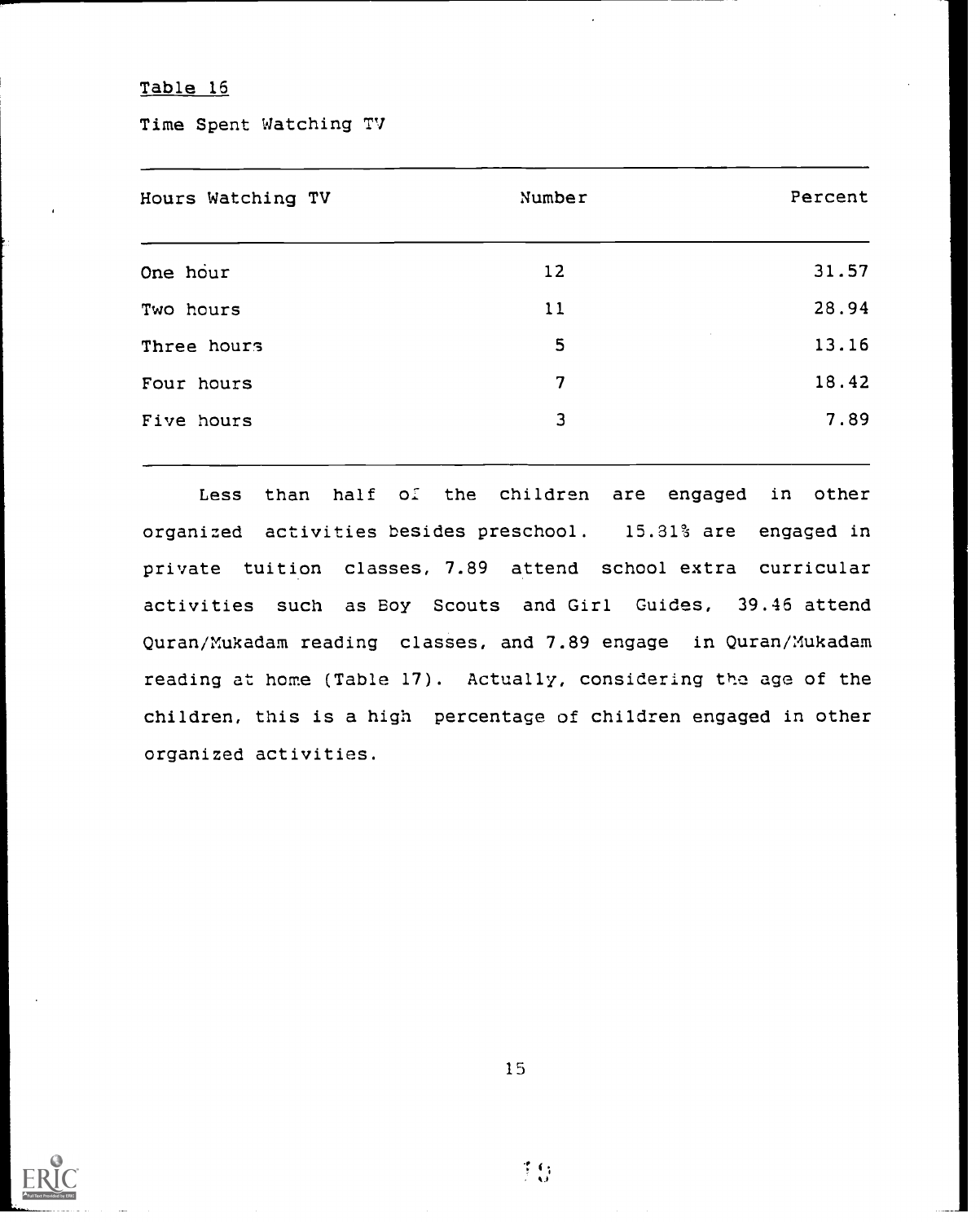Other Organized Activities

| Number | Percent<br>$\epsilon$ |
|--------|-----------------------|
| 6      | 15.81                 |
| 3      | 7.89                  |
| 15     | 39.46                 |
| 3      | 7.89                  |
|        |                       |

## Information about the Family

The information on age of parents is interesting. 94.69% of the mothers are at least 25 years old, and the median age for mothers is between 30-34 years (Table 18). It would be helpful to know how old the mother was when she had her first child. All of the fathers are at least 25 years old with the median age being between 35-39 years (Table 19).



20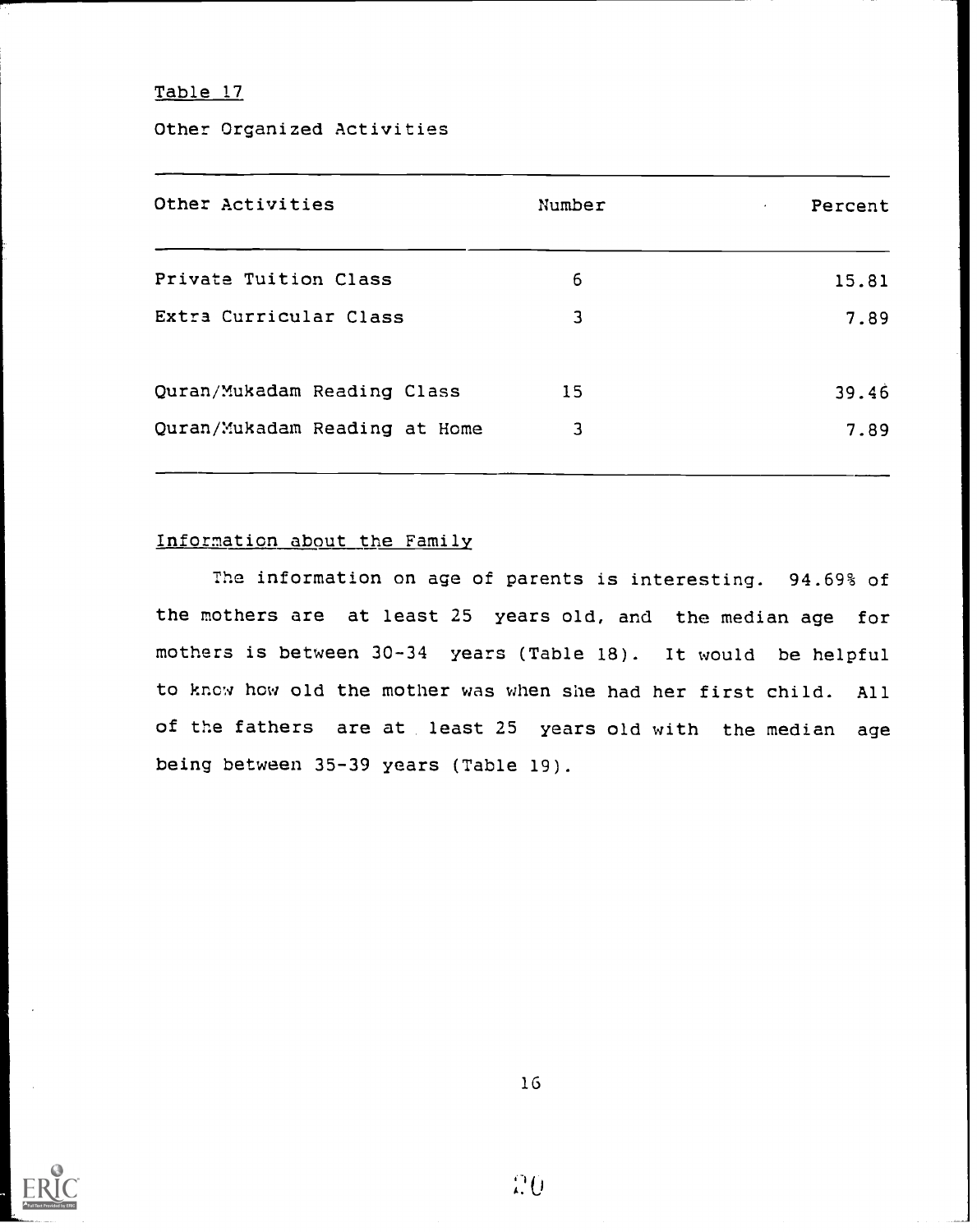$\mathcal{L}$ 

Age of Mother

| Mother's Age              | Number         | Percent |
|---------------------------|----------------|---------|
| $20-24$ years old         | $\mathbf{1}$   | 2.63    |
| 25-29 years old           | $\overline{7}$ | 18.42   |
| 30-34 years old           | 14             | 36.83   |
| 35-39 years old           | 10             | 26.31   |
| 40-44 years old           | 3              | 13.16   |
| 45-49 years old           | $\mathbf{1}$   | 2.63    |
| No Data                   | $\overline{2}$ | 5.26    |
| Table 19<br>Age of Father |                |         |
| Father's Age              | Number         | Percent |
|                           | 5              | 13.16   |
| 25-29 years old           |                |         |
| 30-34 years old           | 9              | 23.68   |
| 35-39 years old           | 12             | 31.57   |
| 40-44 years old           | 5              | 13.16   |
| 45-49 years old           | 5              | 13.16   |

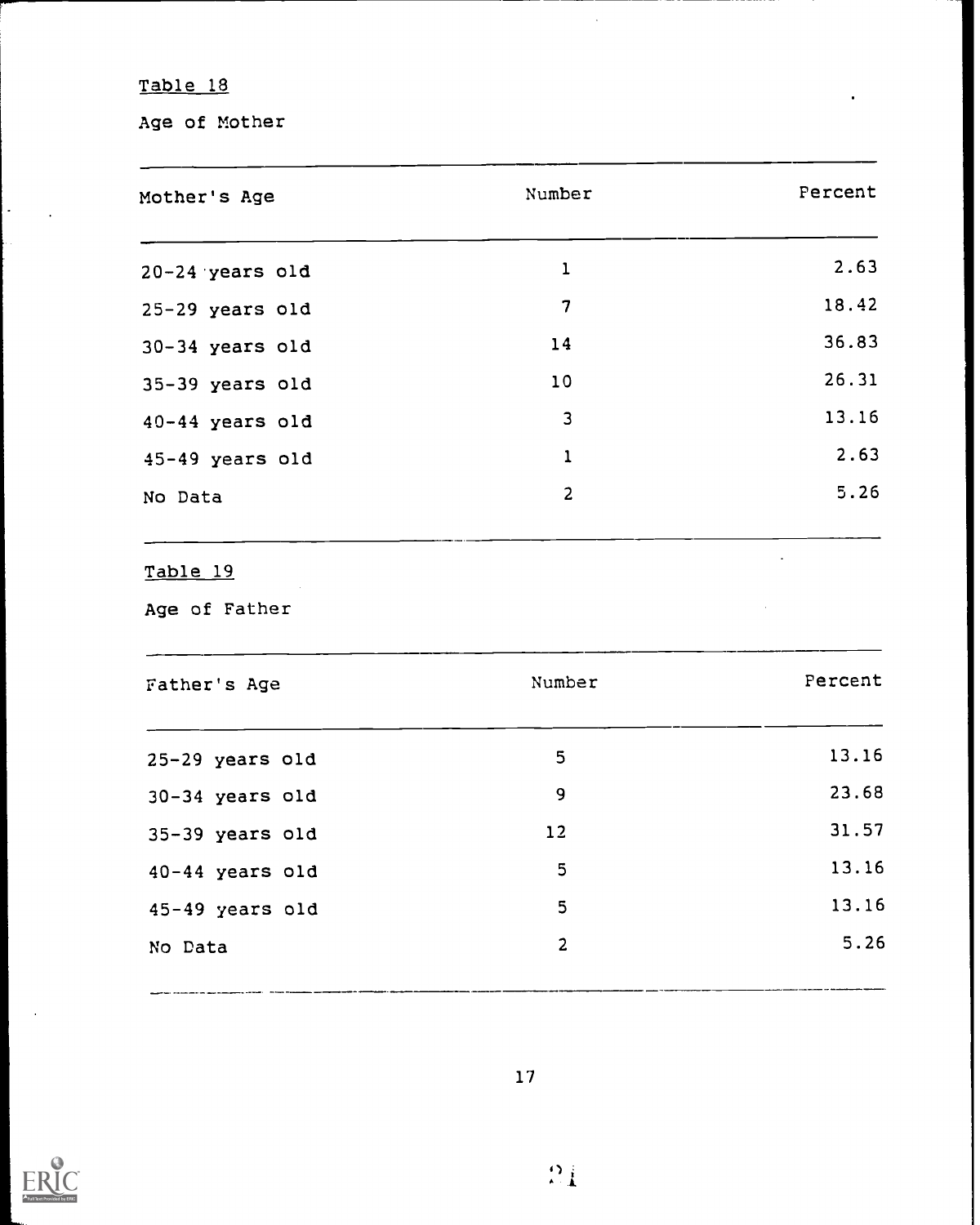The occupational data is very difficult to ccde. In many cases no distinction is made between government and private and/or private and self-employed. Bearing this in mind, the following data as shown in Tables 20 and <sup>21</sup> may be somewhat useful. 42.09% of the mothers are employed as teachers, 31.57% work for the government, and 21.04% seem to be homemakers. In examining the occupation of fathers, 15.81% are teachers, 57.88% work for the government, 13.16% are privately employed, 7.89% are self-employed, and 5.26% did not indicate type of employment. These figures seem to indicate that most women hold jobs outside the home, and the largest employer for both men and women seems to be the government.

Table 20

Occupation of Mother

| Number | Percent |
|--------|---------|
| 16     | 42.09   |
| 12     | 31.57   |
| 8      | 21.04   |
| 2      | 5.26    |
|        |         |

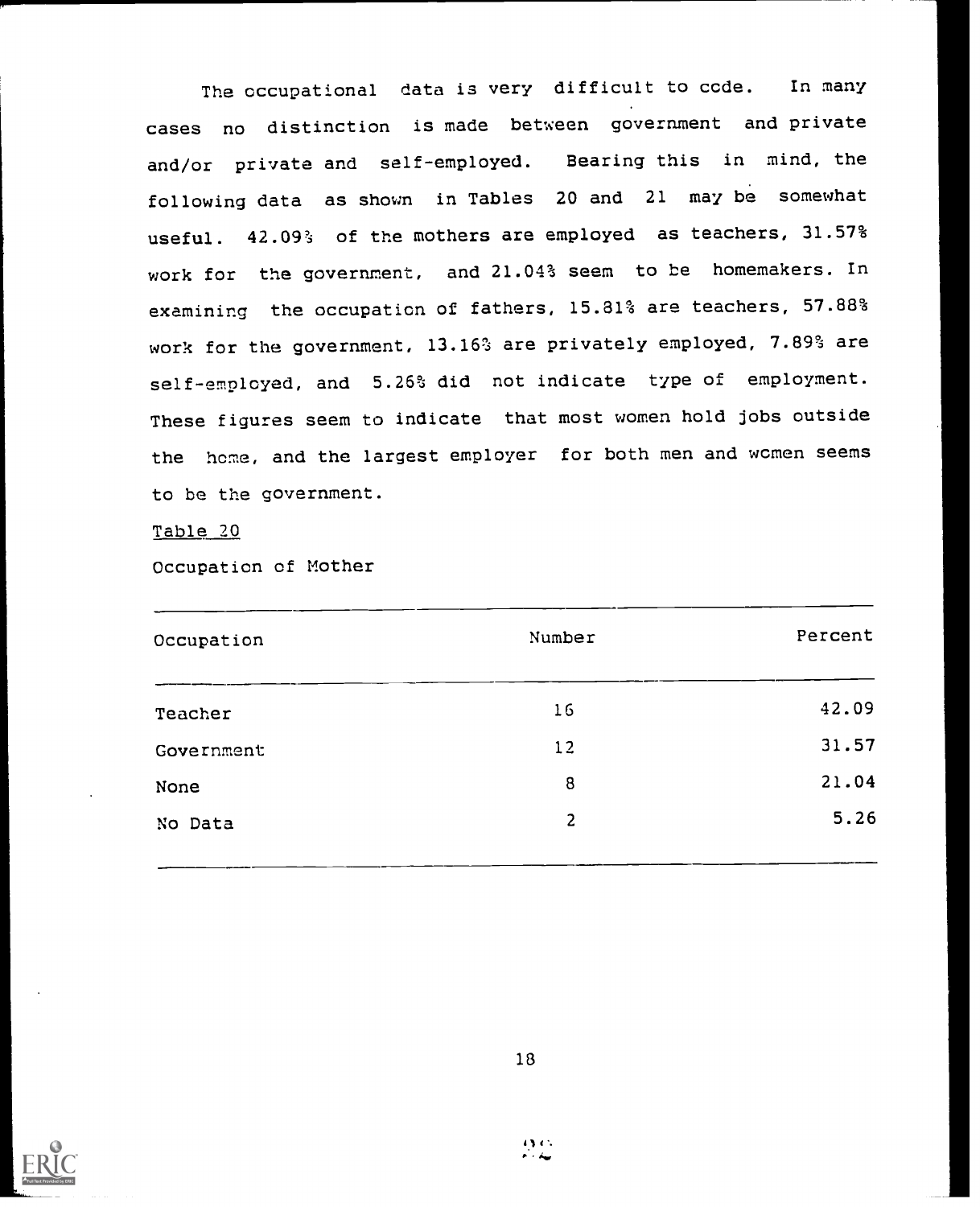Occupation of Father

| Occupation        | Number           | Percent |
|-------------------|------------------|---------|
| $\sim$<br>Teacher | $\boldsymbol{6}$ | 15.81   |
| Government        | 22               | 57.88   |
| Private           | 5                | 12.16   |
| Self              | 3                | 7.89    |
| No Data           | $\overline{2}$   | 5.26    |
|                   |                  |         |

The information on education is somewhat complicated, but the data is interesting (Tables 22 and 23). 23.63% of the mothers did not complete their 0 levels. 42.09% completed their 0 levels. 18.42% completed A levels. 7.89% attended an alternate college, and 7.89 are listed as other. Looking at the data on the fathers, it is fairly similar. 23.68% did not complete their 0 levels. 50% completed their 0 levels. 10.52% completed A levels. 10.52% attended college and received a BA degree. 5.26% are listed as other. The majority of the mothers and fathers have completed their A levels but only a small percentage have completed their 0 levels and gone on to receive a B.A. degree. In looking at aspirations for their children, most of the parents list education as a very high priority of their child(ren).

19

 $\mathbb{C}$  .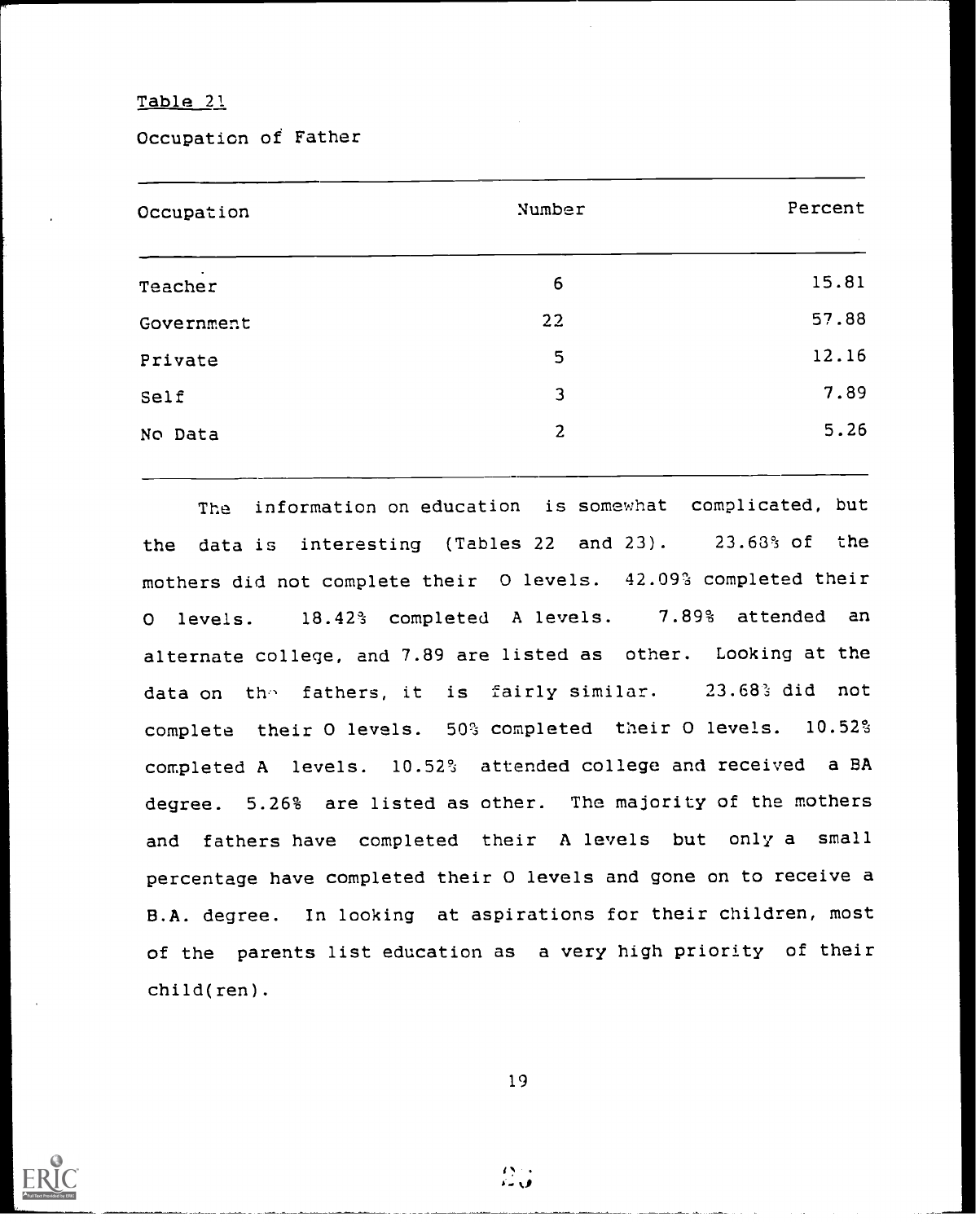Education of Mother

| Education    | Number         | Percent |
|--------------|----------------|---------|
| Form $3-6$   | 9              | 23.68   |
| O Level      | 16             | 42.09   |
| A Level      | 7 <sub>1</sub> | 18.42   |
| Alt. College | 3              | 7.89    |
| Other        | 3              | 7.89    |
|              |                |         |

Table 23

Education of Father

| Education   | Number         | Percent |
|-------------|----------------|---------|
| Form $3-6$  | 9              | 23.68   |
| O Level     | 19             | 50.00   |
| A Level     | $\overline{4}$ | 10.52   |
| B.A. Degree | $\frac{4}{3}$  | 10.52   |
| Other       | $\overline{2}$ | 5.26    |
|             |                |         |

Table 24 shows t': number of persons who live in the home. Persons living in the same household range from four to fourteen. 34.23% have four or five members, 47,35 have six or seven indivicuals, 13.15% have eight or nine, and 5.26 have ten or more

 $\mathfrak{Q}^{\mathcal{A}}_{\mathbf{d}}$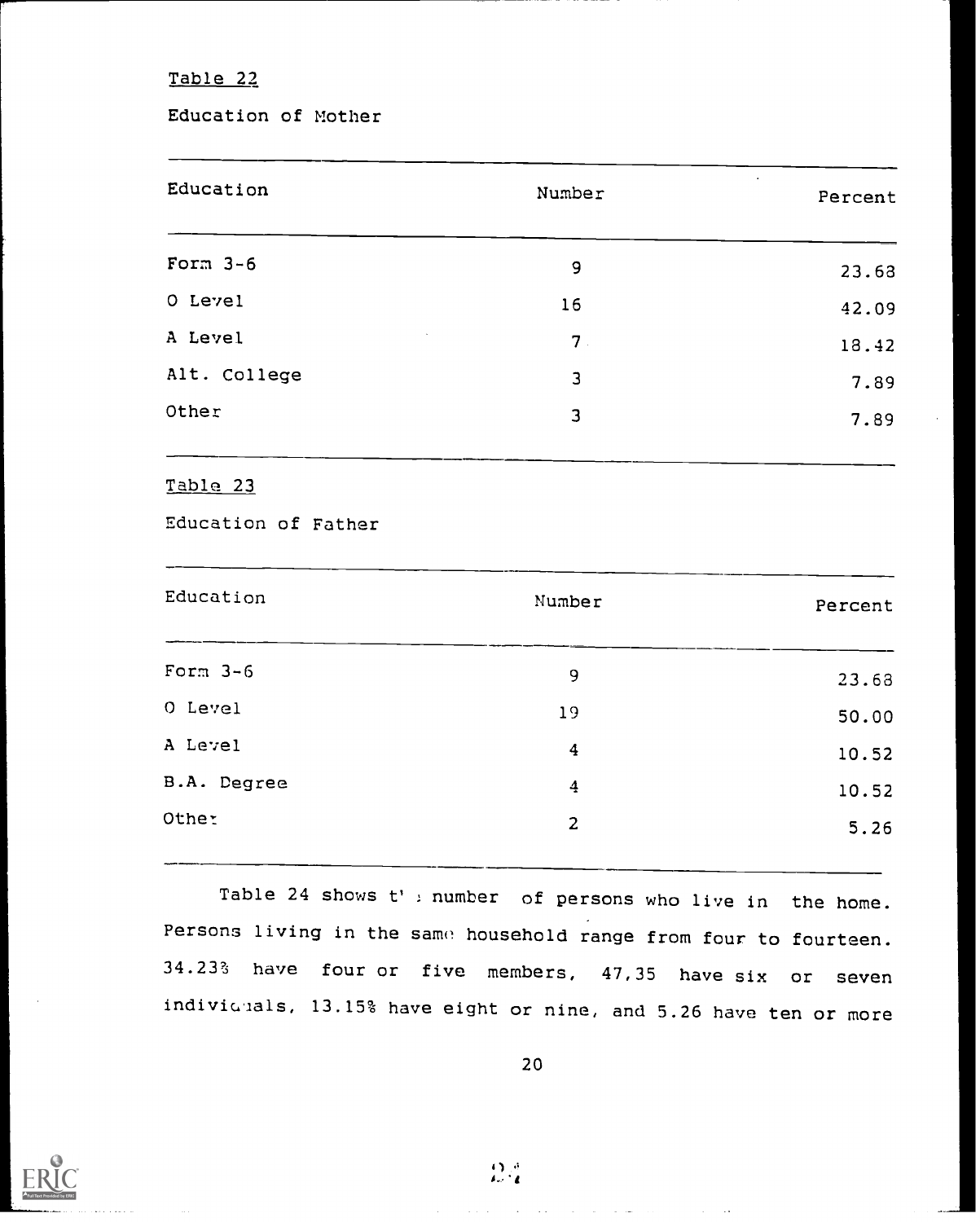members living in the home. The question asks the respondent to include the immediate family members, relatives, and the maid or amah if living in the home. Less than half of the respondents list a maid or amah.

Table 24

Number in Household

| Number in Household | Number         | Percent |
|---------------------|----------------|---------|
| Four members        | 6              | 15.81   |
| Five members        | 7              | 18.42   |
| Six members         | 8              | 21.04   |
| Seven members       | 10             | 26.31   |
| Eight members       | $\overline{2}$ | 5.26    |
| Nine members        | 3              | 7.89    |
| Ten members         | $\mathbf{1}$   | 2.63    |
| Fourteen members    | $\mathbf{1}$   | 2.63    |
|                     |                |         |

The majority of the families own their own home (Table 25). 55.25% own their own home, 10.52% rent privately, 21.04% rent governmental property, and 13.6% live in a home owned by <sup>a</sup> relative.



21

 $\frac{1}{k}$  ,  $\frac{1}{k}$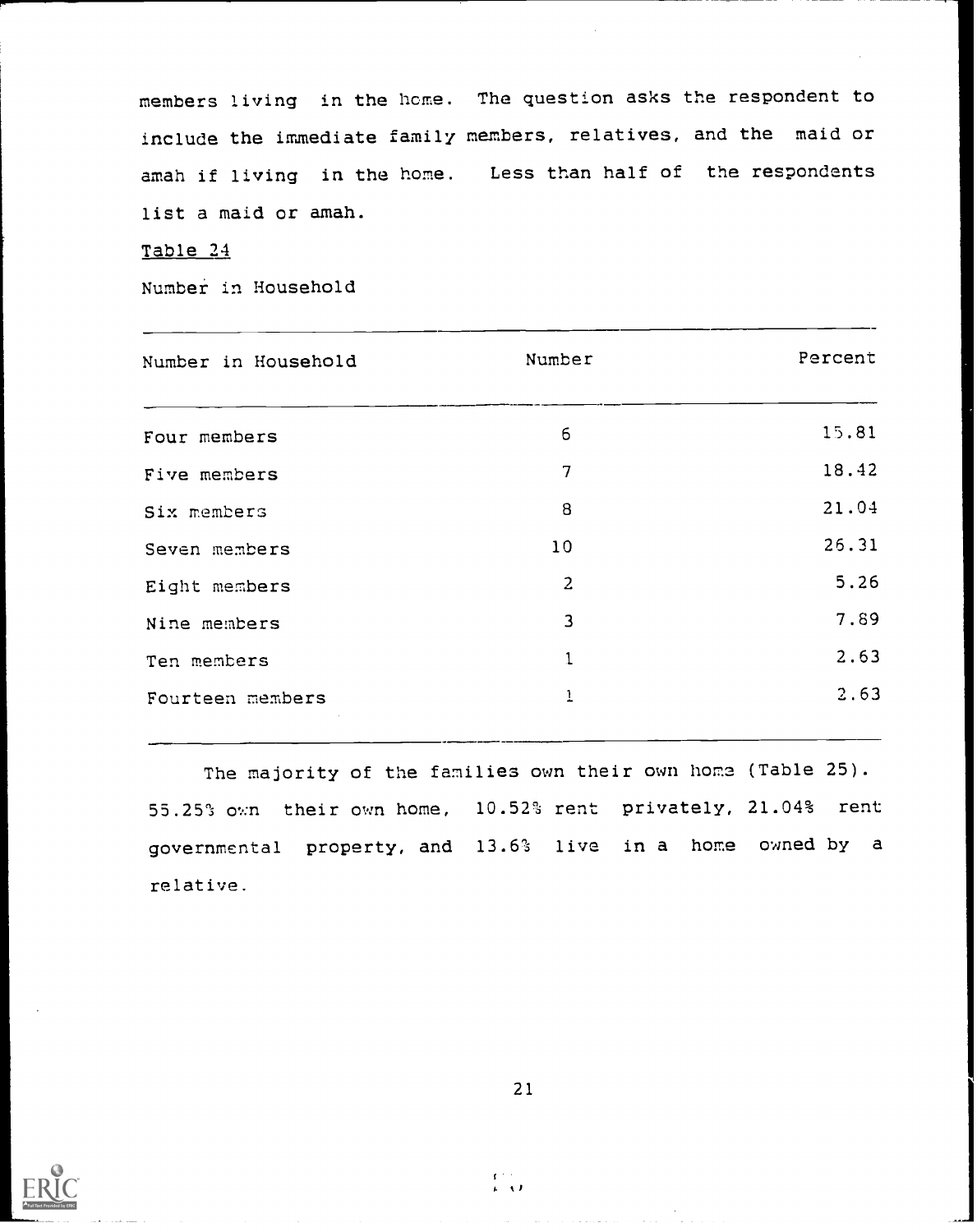Home Ownership

| Home Ownership    | Number | $\bullet$<br>Percent |
|-------------------|--------|----------------------|
| Owned             | 21     | 55.25                |
| Private Rental    | 4      | 10.52                |
| Government Rental | 8      | 21.04                |
| Owned by Relative | 5      | 13.60                |
|                   |        |                      |

Regarding religion, 92.09% specified Islam as the religious denomination of the family. 5.26% indicated that they had no religious denomination and 2.63 did not specify a religion (Table 26). The question on religious activities of the child was somewhat vague and, as a result, it was interpreted in so many ways that it is not really usable for this study.

### Table\_26

Religious Denomination of Family

| Religion      | Number | Percent |
|---------------|--------|---------|
| Islam         | 35     | 52.09   |
| None          | 2      | 5.26    |
| Not specified | 1      | 2.63    |

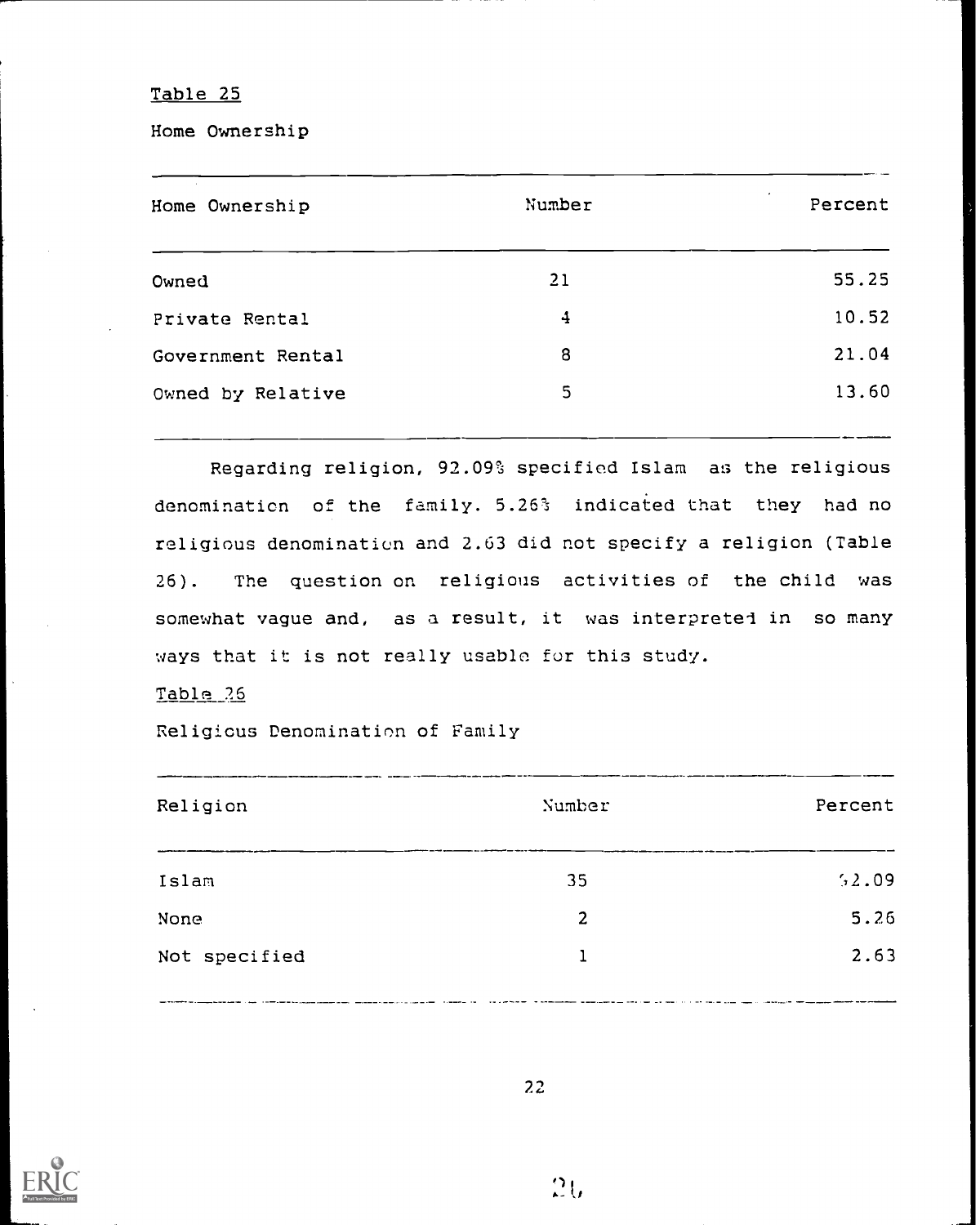#### Child Rearing Patterns

The questions regarding discipline of the child and care of the child resulted in some interesting findings. Table 27 on discipline of the child shows that both parents discipline the child in 81.59% of the cases, in 10.52% of the cases the father does the disciplining, in 5.26% the mother, and in 2.63% the auntie and maid do the disciplining.

Table 27

Who Disciplines the Child?

| Person who Disciplines Child | Number         | Percent |
|------------------------------|----------------|---------|
| Both Parents                 | 31             | 81.59   |
| Father                       | $\frac{4}{3}$  | 10.52   |
| Mother                       | $\overline{2}$ | 5.26    |
| Auntie or maid               |                | 2.63    |
|                              |                |         |

The questions on primary caregiver show some different results (Tables 28-30). During the day, the mother is the primary caregiver in 50% of the cases, the amah in 23.68%, the teacher in 7.89%, both parents in 7.89%, the sister in 5.26%, and the grandmothe in 5.26%. In the evening both parents are involved in 57.88% of the caregiving, the mother in 31.57%, the father in 5.26%, the sister in 2.63%, and the grandmother in 2.63%. On weekends, the majority of the caregiving is done by both parents, 84.19%. The mother is the primary caregiver in

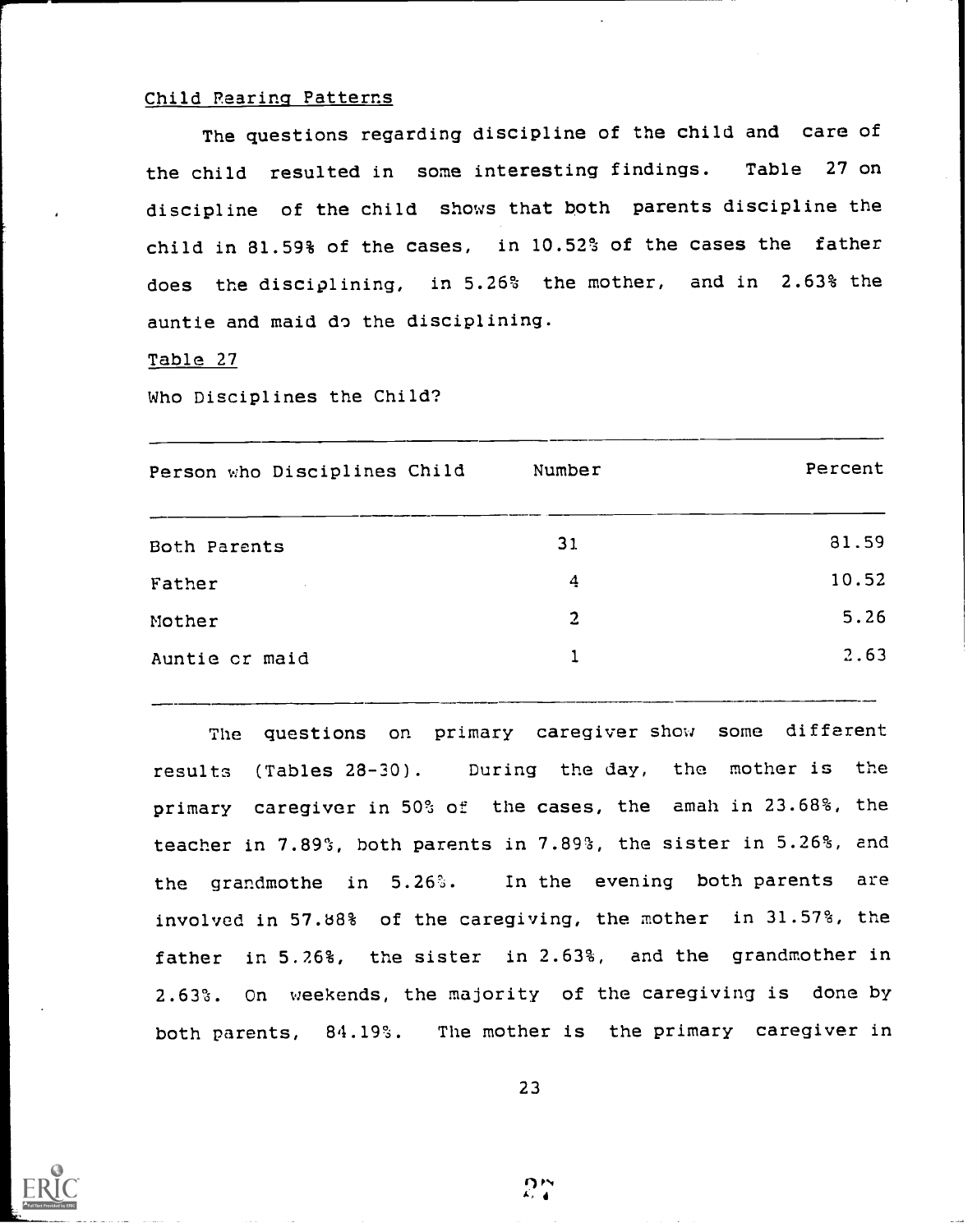only 15.79% of the cases. In this area, both parents seem to share the role of caregiving on weekends with the mother doing more of the caregiving during the week.

## Table 28

Primary Caregiver During the Day

| Caregiver - Daytime | Number         | Percent |
|---------------------|----------------|---------|
| Both Parents        | 3              | 7.89    |
| Mother              | 19             | 50.00   |
| Amah                | 9              | 23.68   |
| Teacher             | 3              | 7.89    |
| Grandmother         | $\overline{2}$ | 5.26    |
| Sister              | $\overline{2}$ | 5.26    |
|                     |                |         |

## Table 29

Primary Caregiver During the Evening

| Caregiver - Evening | Number | Percent |
|---------------------|--------|---------|
| Both Parents        | 22     | 57.88   |
| Mother              | 12     | 31.57   |
| Father              | 5      | 5.26    |
| Grandmother         | 1      | 2.63    |
| Sister              | 1      | 2.63    |
|                     |        |         |



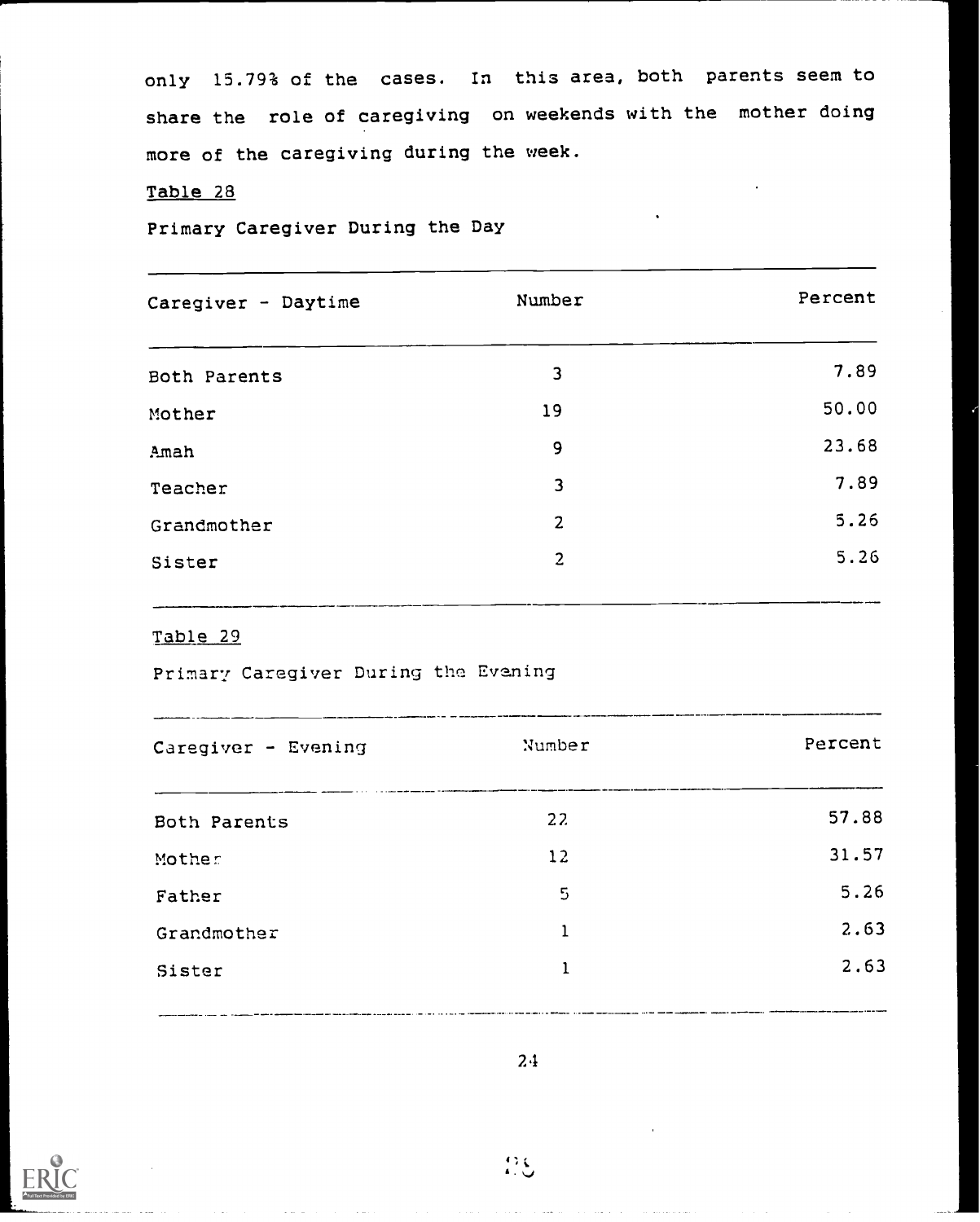Primary Caregiver During the Weekend

| Number | Percent |
|--------|---------|
| 32     | 84.19   |
| 6      | 15.79   |
|        |         |

Responsibilities such as taking the child to the doctor, dentist, and shopping seem to be shared by both parents. Table <sup>31</sup> shows that 78.93% of the parents share this responsibility, in 10.52% of the cases it is the mother's responsibility, in 2.63% it is the father, and in 5.26% of the cases it is the grandmother who transports the child.

#### Table 31

Who takes the Child to the Doctor, Dentist, Shopping, etc.?

| Transports Child | Number | Percent         |
|------------------|--------|-----------------|
| Parents          | 30     | 78.93           |
| Mother           | 4      | $\sim$<br>10.52 |
| Father           | 1      | 2.63            |
| Grandmother      | 2      | 5.26            |
|                  |        |                 |

Regarding taking the child to preschool it is interesting in that it is the father who does this in 44.73% of the families.



 $29 - 3$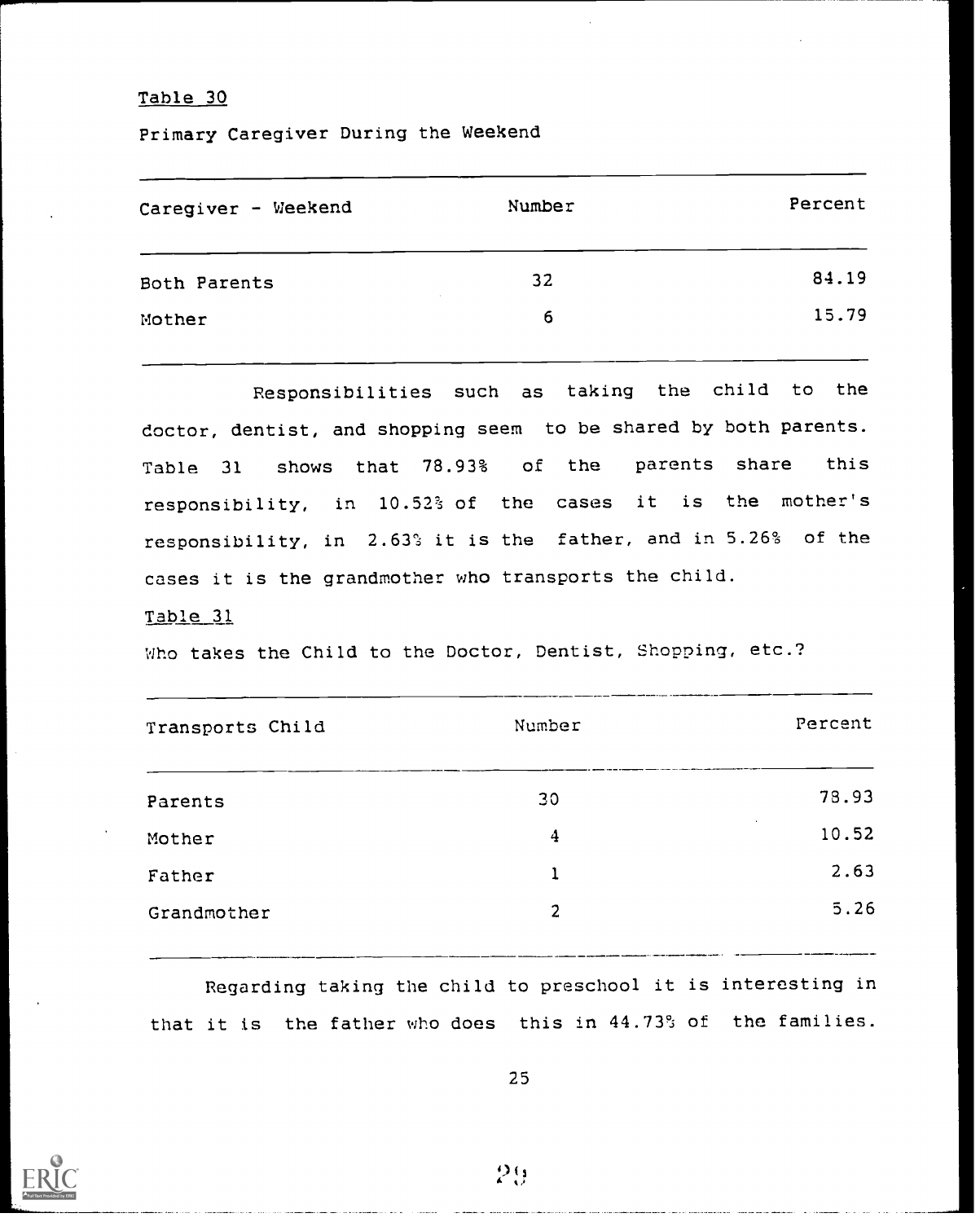Both parents share this responsibility in 34.2% of the cases, the mother does it in 18.42% of the cases, and the uncle in 2.63% of the families (Table 32).

### Table 32

Who takes the Child to Preschool?

| Transports to Preschool<br>$\bullet$ | Number | Percent |
|--------------------------------------|--------|---------|
| Parents                              | 13     | 34.20   |
| Father                               | 17     | 44.73   |
| Mother                               | 12     | 18.42   |
| Uncle                                |        | 2.63    |
|                                      |        |         |

#### Family Aspirations for the Child

The question regarding what the family wants for their child seems to be answered in one of three ways. About half of the families emphasize that they want their child to have a good . education. One third state that they want their child to be well disciplined and good. The remaining respondents want their child to be successful. These are general statements but all seem to indicate that they want the best for their child.

Most of the parents have fairly high aspirations for their child(ren). The main occupations listed in order of preference are doctor, teacher, lawyer, religious leader, and journalist. About one third of the parents stated that it depends on the child's academic performance and interests.



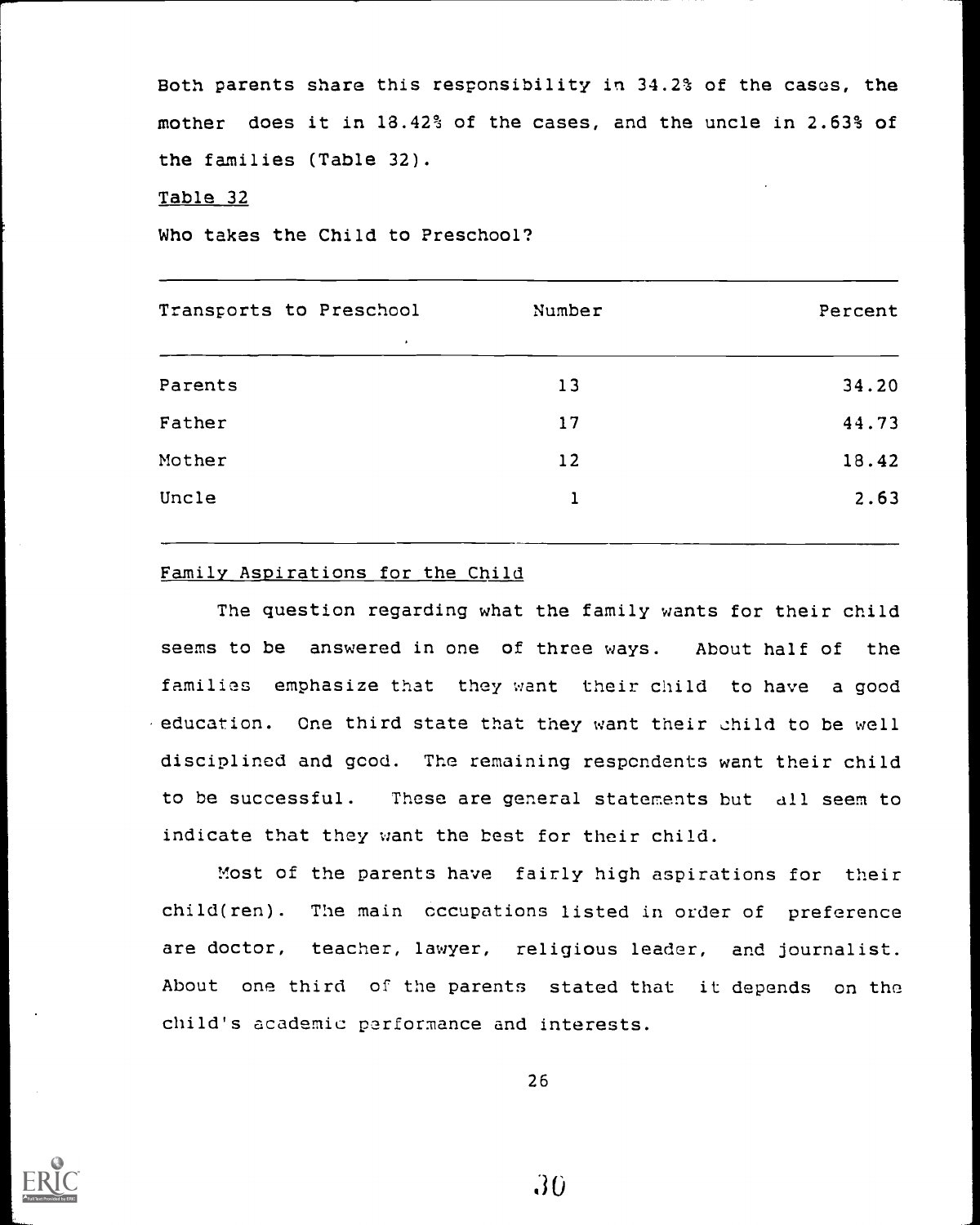Many of the parents did not respond to the last five general questions. Of those that responded about what they like/dislike about being a parent, there seemed to be a general consensus. They enjoyed their children when they behaved appropriately and were easy to discipline and they disliked being a parent when the child(ren) misbehaved.

Regarding the question about who the parent goes to for advice on child rearing, there was also general agreement. Those who responded said that they talked to their parents, relatives, and friends to get advice.

The fears of the children seem to be normal for young children. Many of them are afraid of animals such as dogs or Other common fears were fear of thunder, darkness, and  $\overline{S}$ . ing scolded by either parent.

The majority of the parents did not list a behaviour problem for their child. Those that listed problems included fighting with siblings, wanting their own way, jealousy, and bad-tempered. Only about one-third indicated that their child had any behaviour problem. In the general comments section several of the parents stated that their child was happy and well-adjusted. They did not seem to have any real concerns about their child's behaviour.



27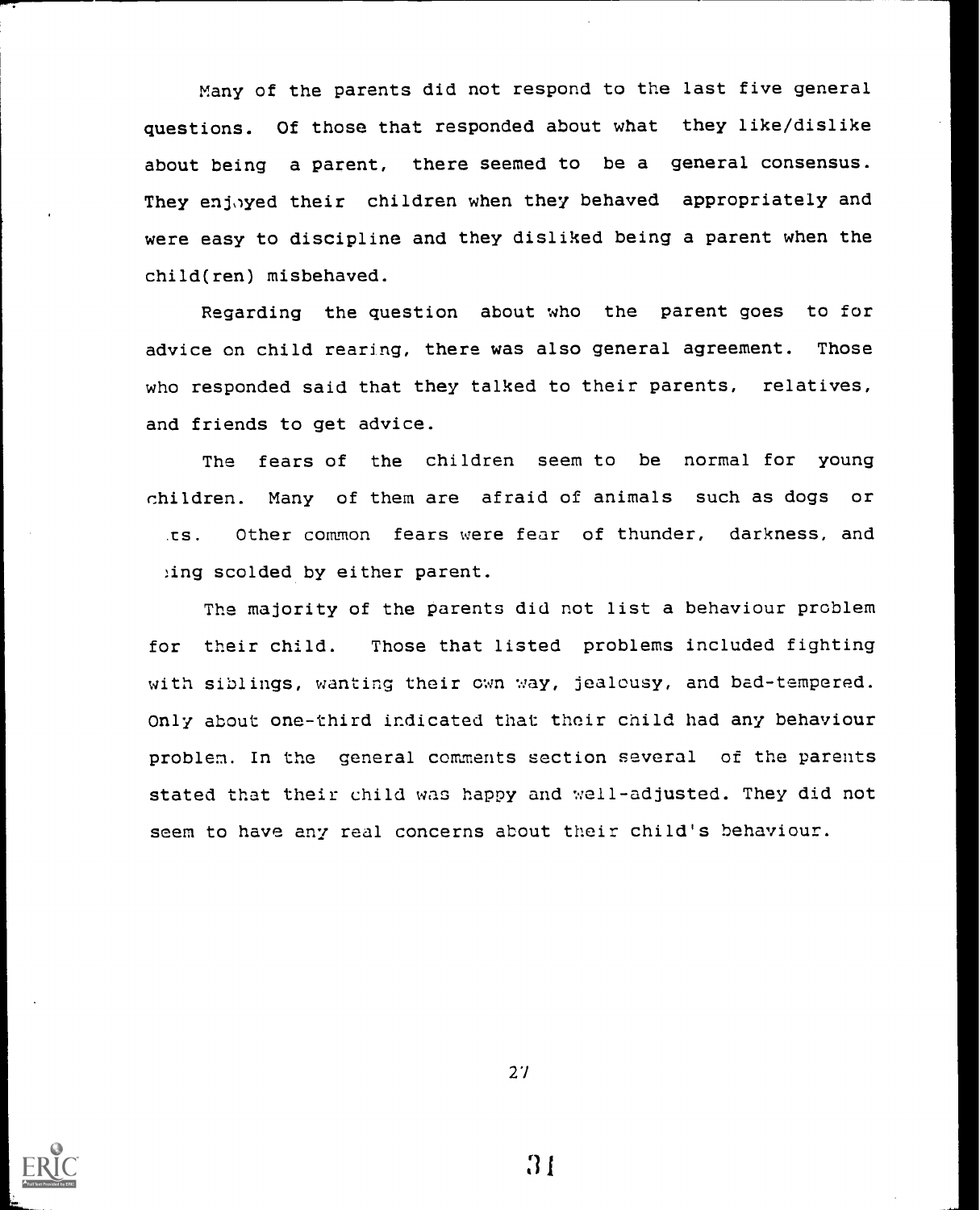DISCUSSION

This study does provide some useful information on child rearing practices in Brunei Darussalam. It gives information regarding the daily practices of young children and their parents and provides some insight regarding aspriations of families with young children.

There are several interesting findings that give some insight into families and cultures. In Brunei Darussalam there is a great deal of stress on the importance of the family. Conferences and workshops are held for young mothers where topics such as breast feeding and health care of infants are discussed. In this study findings show that two-thirds of the mothers nursed their babies. This seems to be a priority in this society.

In looking at the information on languages spoken by the child, it becomes obvious that this is a bilingual society. All of the children in this study speak Malay as their first language but five other languages and/or dialects are also used in the home. Over two-thirds of the childr n speak and/or understand English, and one third of the children use another dialect such as Tutcng in their home. This information can be useful for teachers who work with young children in the schools.

Television viewing seems to play a large role in the lives of young children. All of the children watch television and 40% watch more than three hours per day. This figure was obtained before Star TV was available. One wonders how much of an increase there might be now with more channels and programmes.



28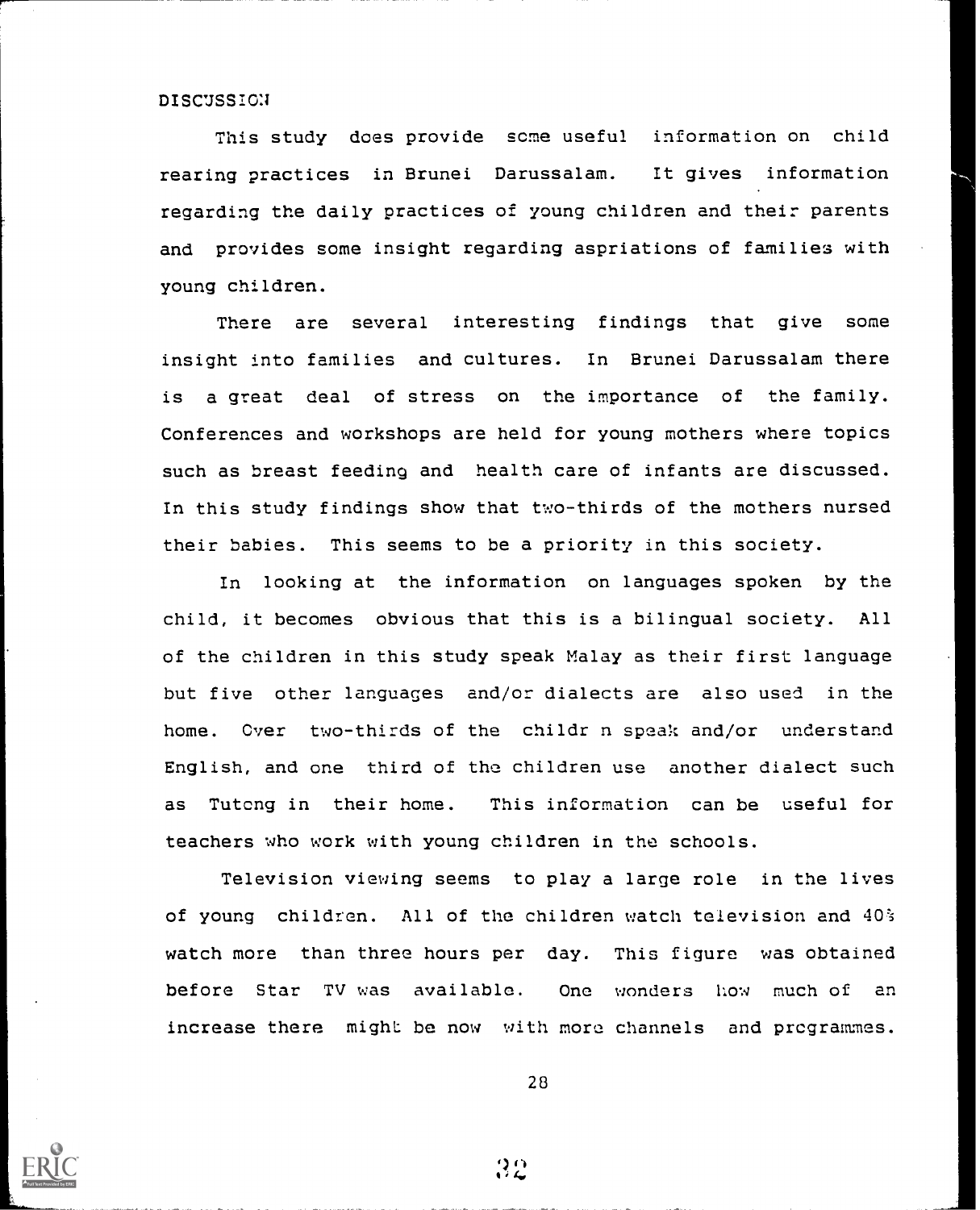Educators may want to provide parents with information regarding TV viewing and push for more educational programmes on local TV.

In examining data on employment, the study shows that almost 75% of the mothers with young children work outside the home. This has several implications for society and educators. This means that at least part of the day young children are cared for by someone other than their parents. Child care may be an area that needs to be examined and discussed by educators and families to determine if other services are needed for families with young children.

Care of the child seems to be a shared responsibility. In 82% of the cases both parents discipline the child. Care of the child on weeekends is shared by both parents in 84% of the cases. During the week in the daytime, more of the care is done by the mother, but in the evening care is again shared. Families in Brunei Darussalam do seem to do things together. When one observes children out in the community shopping, eating, etc. both parents are usually with the children. It is a family oriented society.

Education seems to be a high priority with most of the families. Only about 10% of the fathers have obtained their BA degree, but the parents have high aspirations for their children. In listing occupations desired for their children, doctor, teacher and lawyer are cited as goals. This indicates that most parents would like their child(ren) to obtain a minimum of a BA degree.

29

 $\mathbb{C}^{\prime}$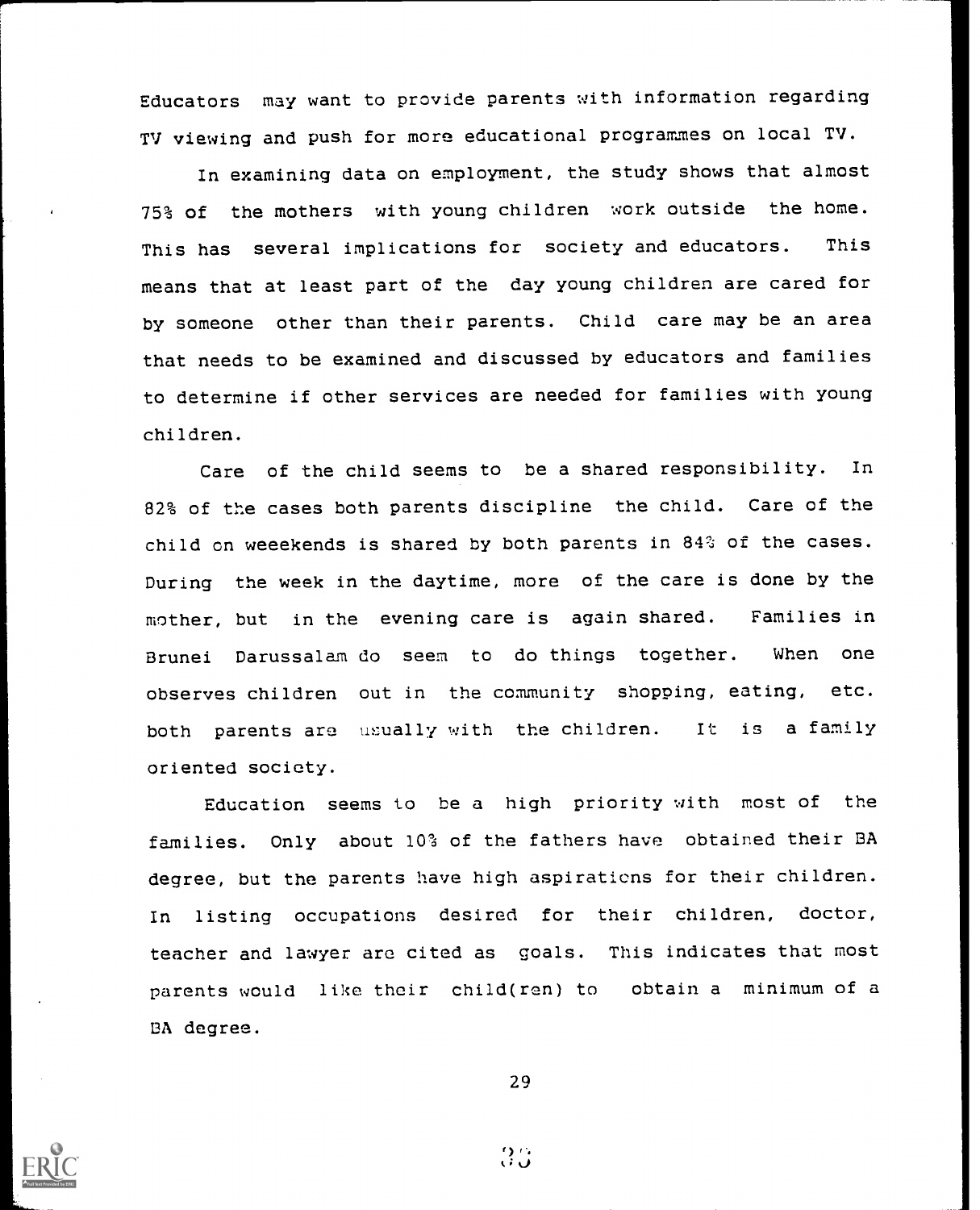The majority of the families believe that their child(ren) is well adjusted. They do not believe that their child has behaviour prcblems. Parents are satisfied with their role as parents and enjoy their children.

#### RECOMMENDATIONS

The above information is helpful for the educator, but it is based on a limited sample of children. It would be useful to have a somewhat larger sample with families in other parts of the country. This would allow one to see if there is a difference say between families in rural and urban areas.

It would be interesting to conduct this study in five years time to see if parental attitudes and aspirations have changed. Have changes in society, education level of parents, etc. resulted in a change in the way that parents view child rearing.

This study was too small to examine income levels and/or level of education of parents, but these are two areas that would be interesting to examine. One question to consider might be "Does the level of educaticn of the parents influence their view regarding child rearing?"

If a similar study is conducted in the future, it would be more reliable if only one or two trained persons conducted the interviews. This would lessen the problems involved when several persons are asking the questions and interpreting the responses.

Some of the questions in the survey are not clear. These should be examined in light of the confusing responses that were received. If the questionnaire is used again, some of the

30

 $3:1$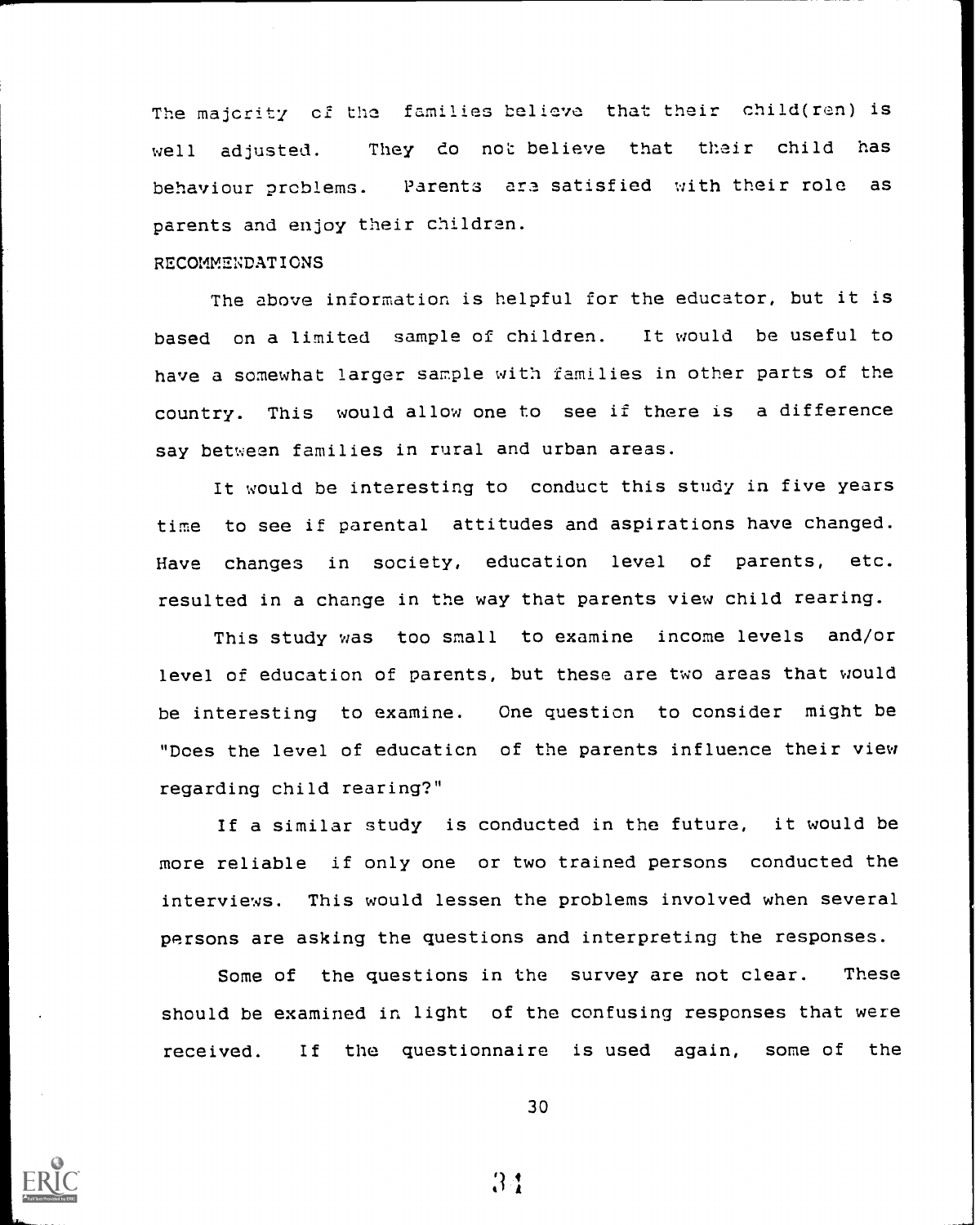questions may need to be revised or eliminated.

There are several directions that could be considered in a study such as this. In undertaking a future study it would be useful to consider how best such information could be utilized. For example "Would a similar survey be a good basis for determining the need for parent workshops, teacher workshops, and/or combined workshops for parents and teachers?" Information from surveys on child rearing can provide valuable information for parents, teachers, and interested educators.

Hopefully this baseline study will be the beginning for future studies on child rearing practices as well as other studies regarding education and young children in Brunei Darussalam.

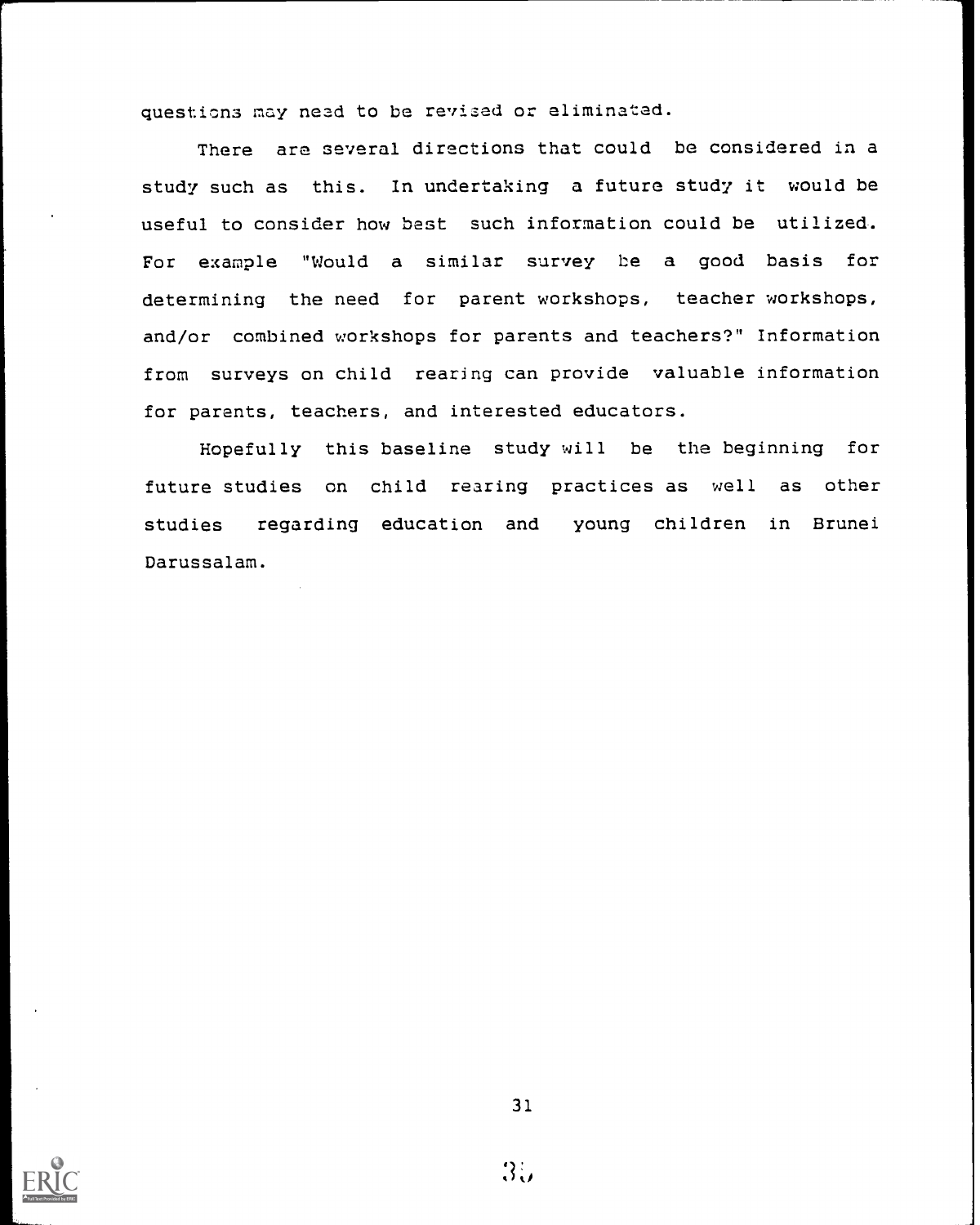Referancas

- Alisjahbana, S.T., Thani Naxagam, X.S. and Wong Gung-Wu (eds) (1965) The Cultural Problems of Malaysia in the Context of Scutheast Asia. Kuala Lumpur, Malaysia: The Malaysian Society of Orientalists, Department of Malay. Studies, Univeraity of Malaya.
- Nash, M. (1972) Ethnicity, centrality and education is Pasir Mas, Kelantan, Comoarative Education Review. February 1972.
- Singh, J.S. (1989) Education and Social Mobility in Malaysia: A Case Study of Petalinq Jaya. Kuala Lumpur, Malaysia: Faculty of Education, University of Malaysia.
- Swift, M.G. (1965) Malay Peasant Society in Jelebu. London: London School of Economics Monographs on Social Anthropology No. 29, University of London, The Athlone Press.

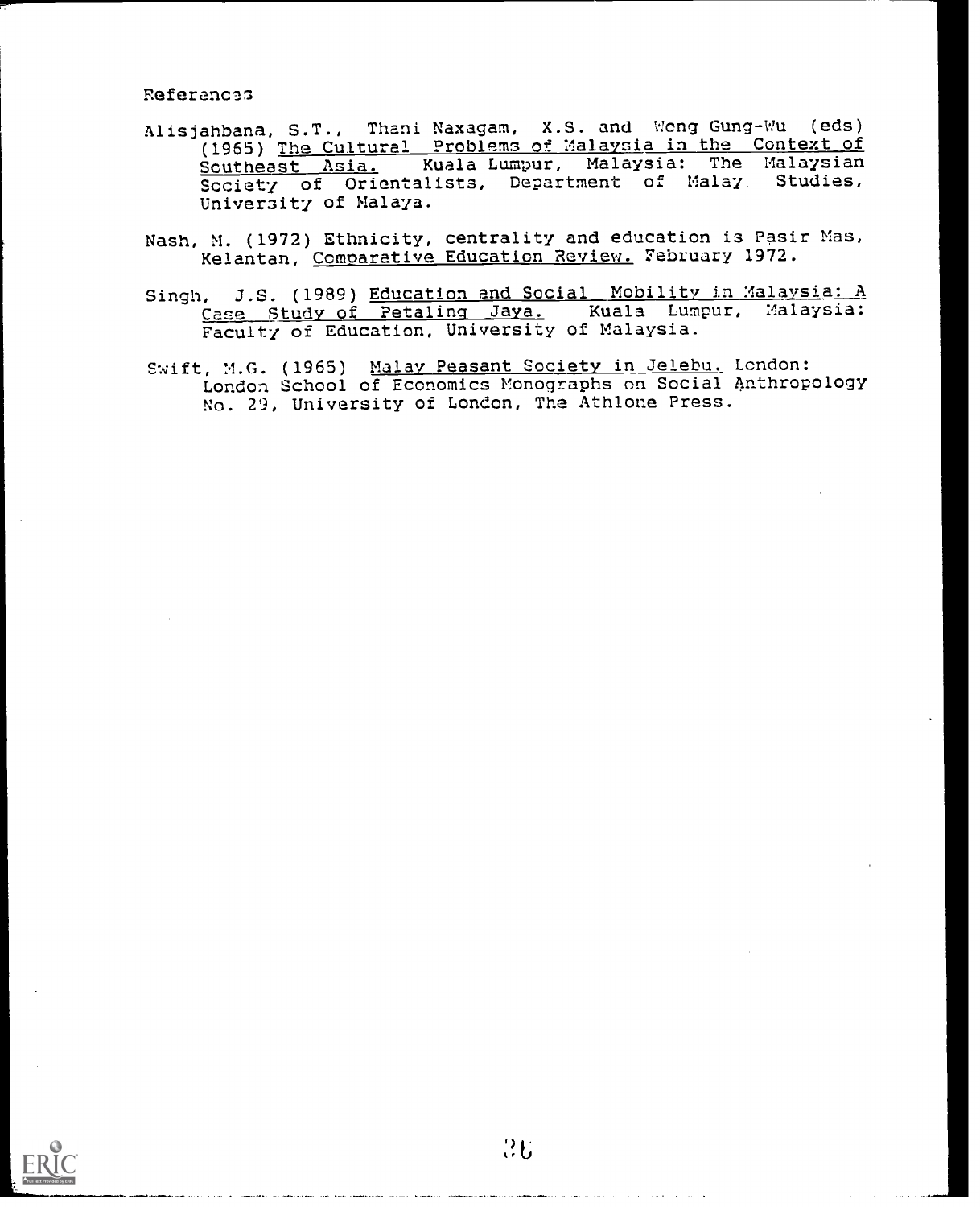APPENDIX

CHILD REARING PATTERNS IN BRUNEI

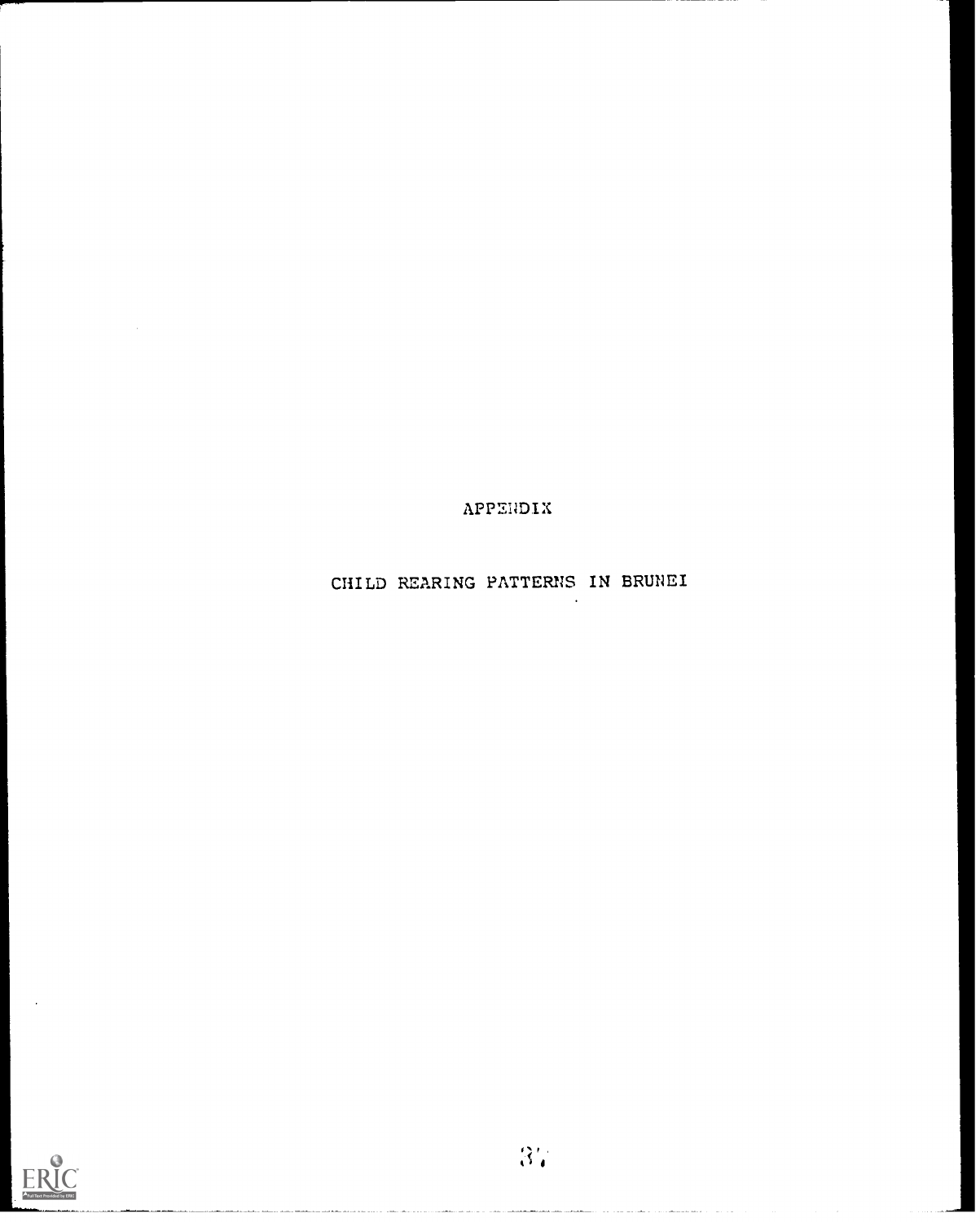A DAY IN THE LIFE OF THE CHILD Normal time waking Doas she/he dress herself/himself? Food eaten for breakfast Morning activities - list belcw

Food eaten for lunch Afternocn activities - list below

Normal time of going to bed What does the child do on Sunday? What does the child do on Friday? What are the child's favorite toys? What friends does the child have? What activities does the child like? What activities does the child dislika? First language spoken by the child Other languages spoken by the child When does the child watch on T.V.? Total time spent watching T.V. each day Programs viewed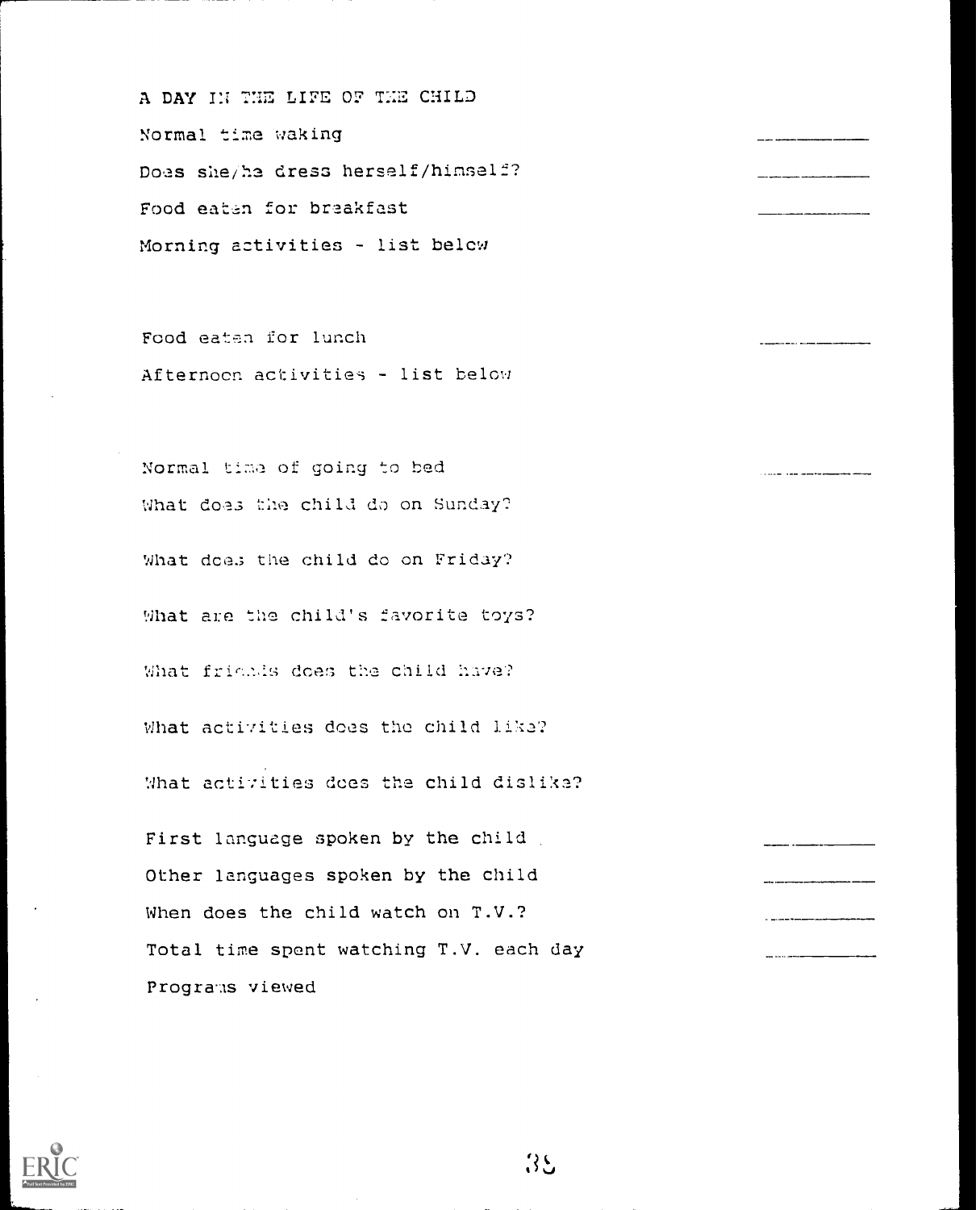CHILD REARING PATTERNS IN BRUNEI

INFORMATION AECUT THE CHILD Fictional name Age of child Year\_\_\_\_\_Month Day Sex Weight of baby at birth \_\_\_\_\_\_\_\_\_\_\_\_\_\_\_\_\_ Length of baby at birth At what age did the baby crawl?  $\sim$  . The contract component contract and  $\sim$ At what age did the baby walk?  $\cdots$  . The component of the component  $\cdots$ Was the baby breast fed, bottle fed? (circle) If breast fed for how long? eq. 3 months, 6 months, 1 year, 2 years Country where child was born المتحدث والمتحدث والمستحدث المتحدث Birth of child (Circle) normal premature caesarian Order in family (e.g. youngest) <u> 1960 - Francis Alexandria</u> Other children in family and their ages ولانط الطبعة المصطرات الحاربات الموادية والشفاء فارتداه والمداري  $\mathbf{r}$  . The contract of the contract of  $\mathbf{r}$ Health of the child (circle) Excellent Cood Pccr List any serious cherations or illnesses that the child has had during the last year  $\bar{z}$  , and a set of the set of the set of the set of the set of the set of the  $\bar{z}$  $\frac{1}{2} \left( \frac{1}{2} \right) \left( \frac{1}{2} \right) \left( \frac{1}{2} \right) \left( \frac{1}{2} \right) \left( \frac{1}{2} \right) \left( \frac{1}{2} \right) \left( \frac{1}{2} \right) \left( \frac{1}{2} \right) \left( \frac{1}{2} \right) \left( \frac{1}{2} \right) \left( \frac{1}{2} \right) \left( \frac{1}{2} \right) \left( \frac{1}{2} \right) \left( \frac{1}{2} \right) \left( \frac{1}{2} \right) \left( \frac{1}{2} \right) \left( \frac$ How often has the child seen a doctor in the last year? ......................... Has the child seen a duntist in the last year? Has the child ever seen a dentist?المتعاط المستشفات المتحدث

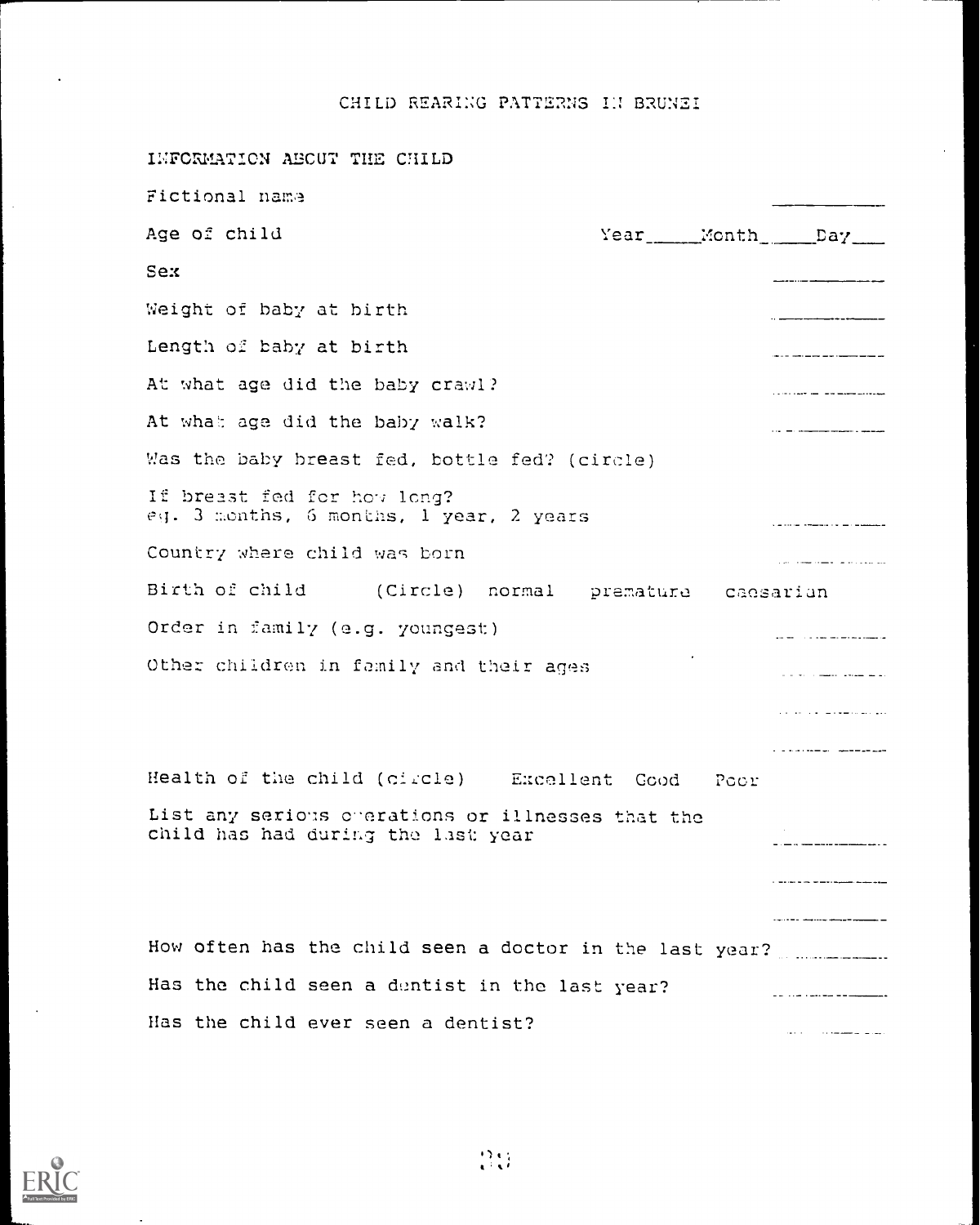SUMMARIZE THE CHILD REARING PATTERNS CF THIS FAMILY

Who disciplines the child?

Who is the principal caregiver of the child?

During the day?

Evening?

Week-end?

Who takes the child to the doctor, dentist, shopping, etc.?

Who takes the child to preschool/school?

Temperament of the child Ask the parent to comment on the temperament and behaviour of the child. For example, is she/he a happy child? Does she/he get on well with family members, other children? Is the child easy to disciplin? To care for? Does the child sleep well?

Does the child show any preference for mother or father?

FAMILY ASPIRATIONS FOR THE CHILD

What does the family want for their child?

What occupation would they like their child to fulfill?

What do they most like and dislike about being a parent?

Who does the parent go to for advice on child rearing?

What is the child afraid of?

What behavious problems has the child had?

Any other comments parents would like to make.